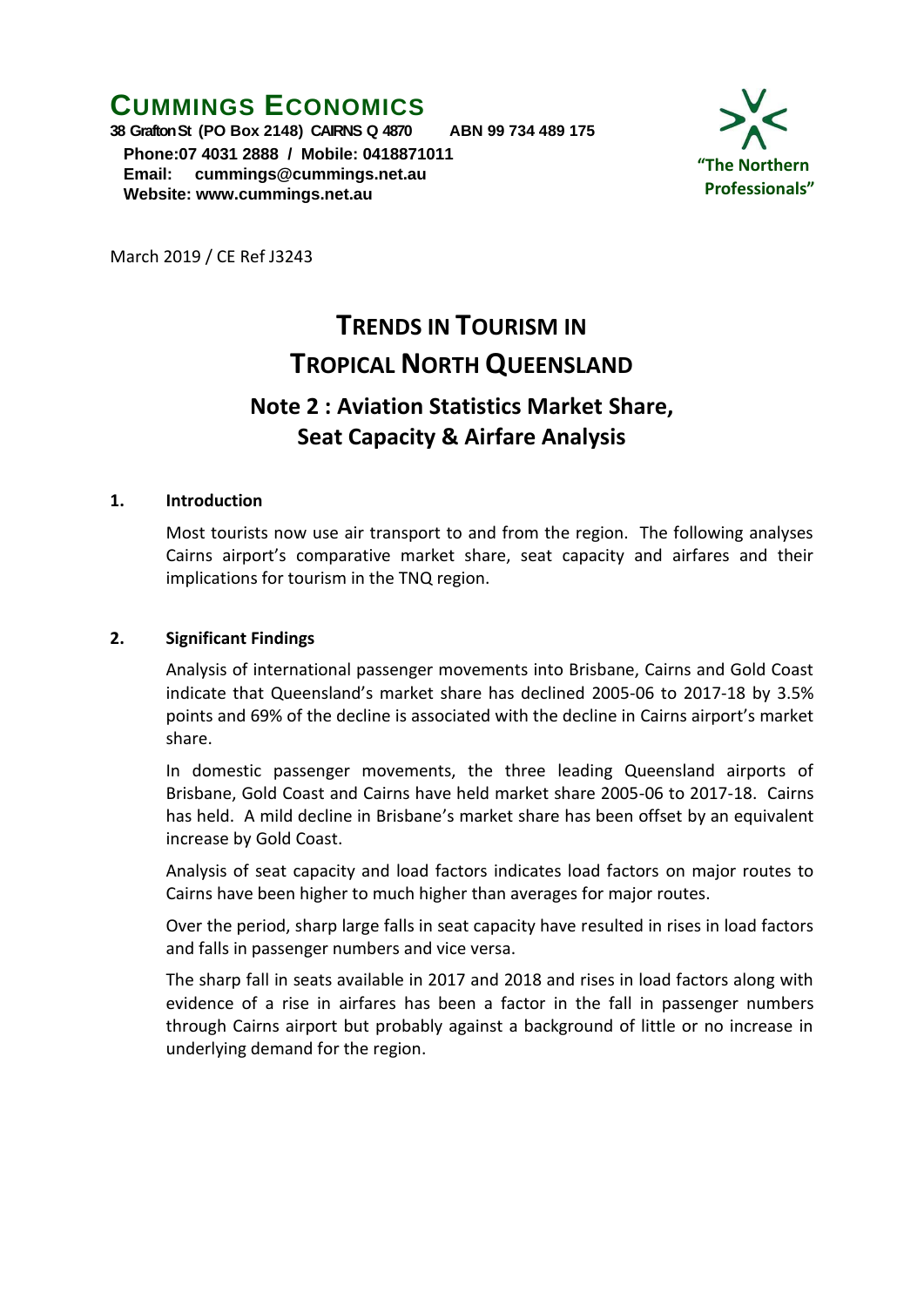#### **3. Market Share**

#### **International Passenger Movements**

The following Table #1 gives international passenger numbers for Australia overall, Cairns, Brisbane, Gold Coast, Adelaide and Darwin airports 1985-86 through to 2017- 18. The table also gives year-on-year growth recorded in passenger numbers and for the airports, their market share of the Australian total.

Table #2 gives this data for the Queensland airports of Brisbane, Cairns and Gold Coast for the period 2005-06 through to 2017-18, which is plotted in Chart #3 that gives share of Australia's market.

It can be seen from the tables and Chart #3 that over the period, Queensland has been losing market share.

Fall in market share for the three airports overall has been from 22.3% to 18.8%, ie. 3.5% points.

In South-East Queensland, growth in Gold Coast market share of 1.5% points has largely offset Brisbane's fall by 2.8% points.

Some 69% of the fall is due to the 2.4% points fall in passengers through Cairns airport, a figure that is similar to Cains/TNQ region's 70% contribution to the fall recorded in international visitors.

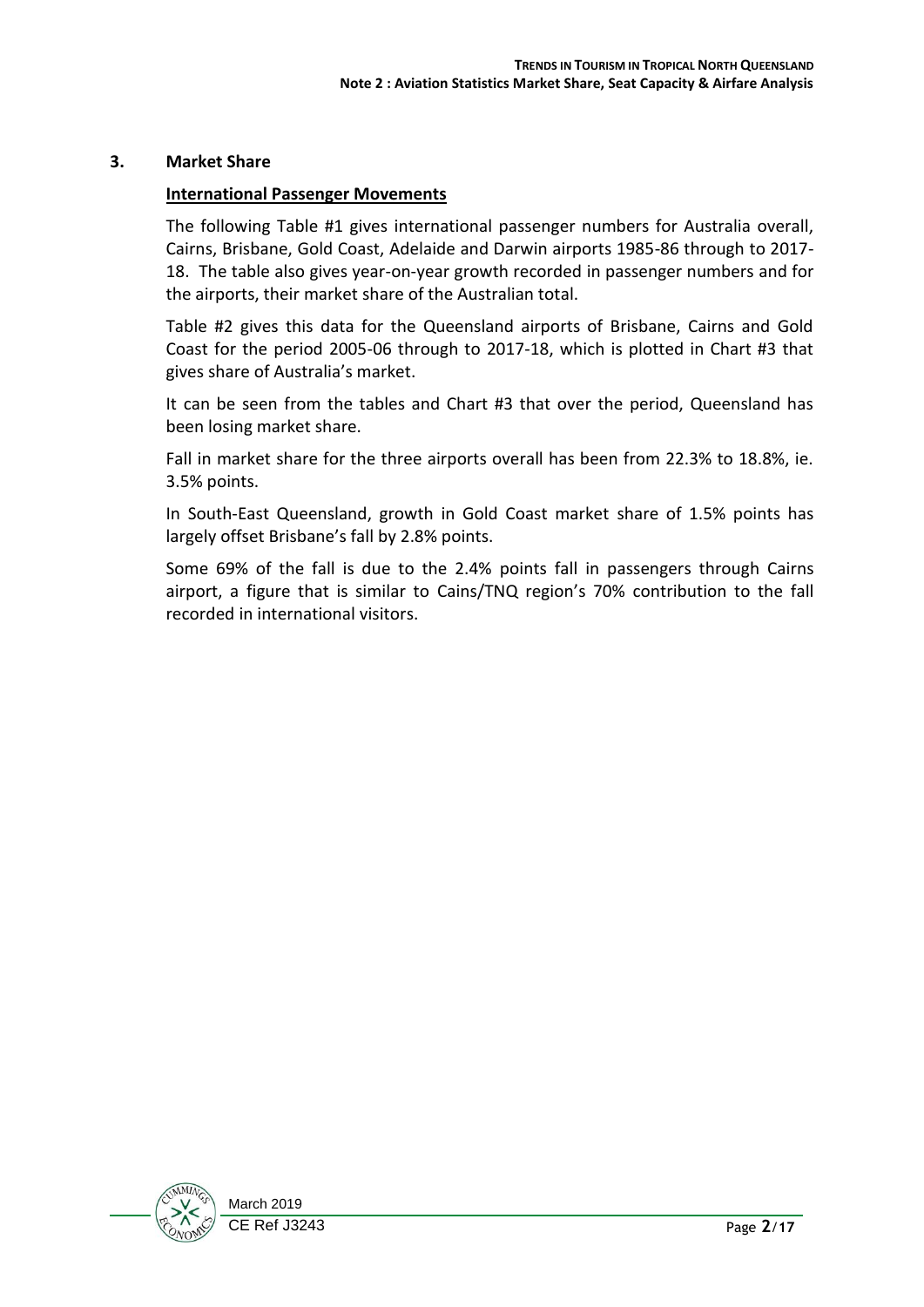|  |  |  | Table #1: International Passenger Movements – Australia Overall, Cairns Airport & Others – Australian Market Share, 1985-86 – 2017-18 |  |  |
|--|--|--|---------------------------------------------------------------------------------------------------------------------------------------|--|--|
|--|--|--|---------------------------------------------------------------------------------------------------------------------------------------|--|--|

|         | Australia  |         |         | <b>Adelaide</b> |      |           | <b>Brisbane</b> |       |         | <b>Cairns</b> |      |         | Darwin   |      |             | <b>Gold Coast</b> |      |
|---------|------------|---------|---------|-----------------|------|-----------|-----------------|-------|---------|---------------|------|---------|----------|------|-------------|-------------------|------|
| 1985-86 | 5,424,377  |         | 118,559 |                 | 2.2% | 527,341   |                 | 9.7%  | 53,649  |               | 1.0% | 46,551  |          | 0.9% | $\Omega$    |                   | 0.0% |
| 1986-87 | 6,194,981  | 14.2%   | 138,883 | 17.1%           | 2.2% | 625.297   | 18.6%           | 10.1% | 82,380  | 53.6%         | 1.3% | 53,885  | 15.8%    | 0.9% | $\Omega$    |                   | 0.0% |
| 1987-88 | 7,211,743  | 16.4%   | 141,519 | 1.9%            | 2.0% | 794,558   | 27.1%           | 11.0% | 130,087 | 57.9%         | 1.8% | 69,487  | 29.0%    | 1.0% | $\mathbf 0$ |                   | 0.0% |
| 1988-89 | 7,930,588  | 10.0%   | 138,433 | $-2.2%$         | 1.7% | 974,008   | 22.6%           | 12.3% | 189,546 | 45.7%         | 2.4% | 85.775  | 23.4%    | 1.1% | $\mathbf 0$ |                   | 0.0% |
| 1989-90 | 8,252,769  | 4.1%    | 168,259 | 21.5%           | 2.0% | 1,019,289 | 4.6%            | 12.4% | 240,362 | 26.8%         | 2.9% | 95,737  | 11.6%    | 1.2% | $\Omega$    |                   | 0.0% |
| 1990-91 | 8,424,511  | 2.1%    | 184,874 | 9.9%            | 2.2% | 1,098,123 | 7.7%            | 13.0% | 328,560 | 36.7%         | 3.9% | 92,219  | $-3.7%$  | 1.1% | $\mathbf 0$ |                   | 0.0% |
| 1991-92 | 9,042,889  | 7.3%    | 193,658 | 4.8%            | 2.1% | 1,274,048 | 16.0%           | 14.1% | 435,824 | 32.6%         | 4.8% | 87,892  | $-4.7%$  | 1.0% | $\mathbf 0$ |                   | 0.0% |
| 1992-93 | 9,759,065  | 7.9%    | 213,495 | 10.2%           | 2.2% | 1,428,860 | 12.2%           | 14.6% | 600,147 | 37.7%         | 6.1% | 96,459  | 9.7%     | 1.0% | $\mathbf 0$ |                   | 0.0% |
| 1993-94 | 10,621,976 | 8.8%    | 216,626 | 1.5%            | 2.0% | 1,599,086 | 11.9%           | 15.1% | 688,115 | 14.7%         | 6.5% | 113,889 | 18.1%    | 1.1% | $\Omega$    |                   | 0.0% |
| 1994-95 | 11,565,753 | 8.9%    | 212,964 | $-1.7%$         | 1.8% | 1,838,023 | 14.9%           | 15.9% | 641,377 | $-6.8%$       | 5.5% | 138,398 | 21.5%    | 1.2% | $\Omega$    |                   | 0.0% |
| 1995-96 | 12,679,451 | 9.6%    | 206,267 | $-3.1%$         | 1.6% | 2,065,369 | 12.4%           | 16.3% | 694,650 | 8.3%          | 5.5% | 141,703 | 2.4%     | 1.1% | $\mathbf 0$ |                   | 0.0% |
| 1996-97 | 13,718,480 | 8.2%    | 205,992 | $-0.1%$         | 1.5% | 2,252,855 | 9.1%            | 16.4% | 740,108 | 6.5%          | 5.4% | 156,567 | 10.5%    | 1.1% | 4,279       |                   | 0.0% |
| 1997-98 | 14,080,113 | 2.6%    | 212,530 | 3.2%            | 1.5% | 2,270,089 | 0.8%            | 16.1% | 704,623 | $-4.8%$       | 5.0% | 176,707 | 12.9%    | 1.3% | 16,465      | 284.8%            | 0.1% |
| 1998-99 | 14,564,061 | 3.4%    | 232,567 | 9.4%            | 1.6% | 2,290,219 | 0.9%            | 15.7% | 683,443 | $-3.0%$       | 4.7% | 171,156 | $-3.1%$  | 1.2% | 15,183      | $-7.8%$           | 0.1% |
| 1999-00 | 15,583,694 | 7.0%    | 253,900 | 9.2%            | 1.6% | 2,430,019 | 6.1%            | 15.6% | 655,921 | $-4.0%$       | 4.2% | 153,070 | $-10.6%$ | 1.0% | 21,256      | 40.0%             | 0.1% |
| 2000-01 | 17,126,504 | 9.9%    | 263,863 | 3.9%            | 1.5% | 2.538.692 | 4.5%            | 14.8% | 701.025 | 6.9%          | 4.1% | 172,290 | 12.6%    | 1.0% | 33,799      | 59.0%             | 0.2% |
| 2001-02 | 16,486,343 | $-3.7%$ | 229,625 | $-13.0%$        | 1.4% | 2,476,511 | $-2.4%$         | 15.0% | 690,632 | $-1.5%$       | 4.2% | 127,768 | $-25.8%$ | 0.8% | 66,833      | 97.7%             | 0.4% |
| 2002-03 | 16,108,417 | $-2.3%$ | 207,128 | $-9.8%$         | 1.3% | 2,442,918 | $-1.4%$         | 15.2% | 752,526 | 9.0%          | 4.7% | 89,306  | $-30.1%$ | 0.6% | 136,030     | 103.5%            | 0.8% |
| 2003-04 | 18,131,286 | 12.6%   | 250,013 | 20.7%           | 1.4% | 2,912,444 | 19.2%           | 16.1% | 800,801 | 6.4%          | 4.4% | 84.106  | $-5.8%$  | 0.5% | 137,379     | 1.0%              | 0.8% |
| 2004-05 | 20,309,733 | 12.0%   | 317,971 | 27.2%           | 1.6% | 3,483,857 | 19.6%           | 17.2% | 858,145 | 7.2%          | 4.2% | 103,215 | 22.7%    | 0.5% | 159,444     | 16.1%             | 0.8% |
| 2005-06 | 21,096,951 | 3.9%    | 347,064 | 9.1%            | 1.6% | 3,646,891 | 4.7%            | 17.3% | 855,949 | $-0.3%$       | 4.1% | 116,454 | 12.8%    | 0.6% | 210,495     | 32.0%             | 1.0% |
| 2006-07 | 22,137,767 | 4.9%    | 441,360 | 27.2%           | 2.0% | 3,885,906 | 6.6%            | 17.6% | 729,664 | $-14.8%$      | 3.3% | 134,217 | 15.3%    | 0.6% | 192,820     | $-8.4%$           | 0.9% |
| 2007-08 | 23,264,573 | 5.1%    | 471,341 | 6.8%            | 2.0% | 3,984,835 | 2.5%            | 17.1% | 655,919 | $-10.1%$      | 2.8% | 173,243 | 29.1%    | 0.7% | 261,092     | 35.4%             | 1.1% |
| 2008-09 | 23,486,506 | 1.0%    | 478,288 | 1.5%            | 2.0% | 4,065,720 | 2.0%            | 17.3% | 495,186 | $-24.5%$      | 2.1% | 188,530 | 8.8%     | 0.8% | 475,508     | 82.1%             | 2.0% |
| 2009-10 | 25,625,654 | 9.1%    | 523,481 | 9.4%            | 2.0% | 4,162,741 | 2.4%            | 16.2% | 427,380 | $-13.7%$      | 1.7% | 207,825 | 10.2%    | 0.8% | 729,934     | 53.5%             | 2.8% |
| 2010-11 | 27,549,289 | 7.5%    | 547,847 | 4.7%            | 2.0% | 4,340,774 | 4.3%            | 15.8% | 510,977 | 19.6%         | 1.9% | 252,214 | 21.4%    | 0.9% | 771.700     | 5.7%              | 2.8% |
| 2011-12 | 28,882,348 | 4.8%    | 618,749 | 12.9%           | 2.1% | 4,520,004 | 4.1%            | 15.6% | 504,200 | $-1.3%$       | 1.7% | 357,210 | 41.6%    | 1.2% | 725,004     | $-6.1%$           | 2.5% |
| 2012-13 | 30,309,898 | 4.9%    | 709,469 | 14.7%           | 2.3% | 4.522.979 | 0.1%            | 14.9% | 517,739 | 2.7%          | 1.7% | 313,032 | $-12.4%$ | 1.0% | 882,536     | 21.7%             | 2.9% |
| 2013-14 | 32,422,133 | 7.0%    | 906,523 | 27.8%           | 2.8% | 4,807,993 | 6.3%            | 14.8% | 469,584 | $-9.3%$       | 1.4% | 338,826 | 8.2%     | 1.0% | 875,310     | $-0.8%$           | 2.7% |
| 2014-15 | 33,864,637 | 4.4%    | 933,477 | 3.0%            | 2.8% | 5,143,336 | 7.0%            | 15.2% | 488,379 | 4.0%          | 1.4% | 292,218 | $-13.8%$ | 0.9% | 878,957     | 0.4%              | 2.6% |
| 2015-16 | 36,228,731 | 7.0%    | 857,202 | $-8.2%$         | 2.4% | 5,322,121 | 3.5%            | 14.7% | 610,023 | 24.9%         | 1.7% | 258,467 | $-11.5%$ | 0.7% | 1,022,203   | 16.3%             | 2.8% |
| 2016-17 | 38,660,946 | 6.7%    | 950,943 | 10.9%           | 2.5% | 5,600,083 | 5.2%            | 14.5% | 648,064 | 6.2%          | 1.7% | 284,136 | 9.9%     | 0.7% | 1,104,987   | 8.1%              | 2.9% |
| 2017-18 | 40,619,342 | 5.1%    | 998,570 | 5.0%            | 2.5% | 5,903,276 | 5.4%            | 14.5% | 672,167 | 3.7%          | 1.7% | 251.181 | $-11.6%$ | 0.6% | 1,070,411   | $-3.1%$           | 2.6% |

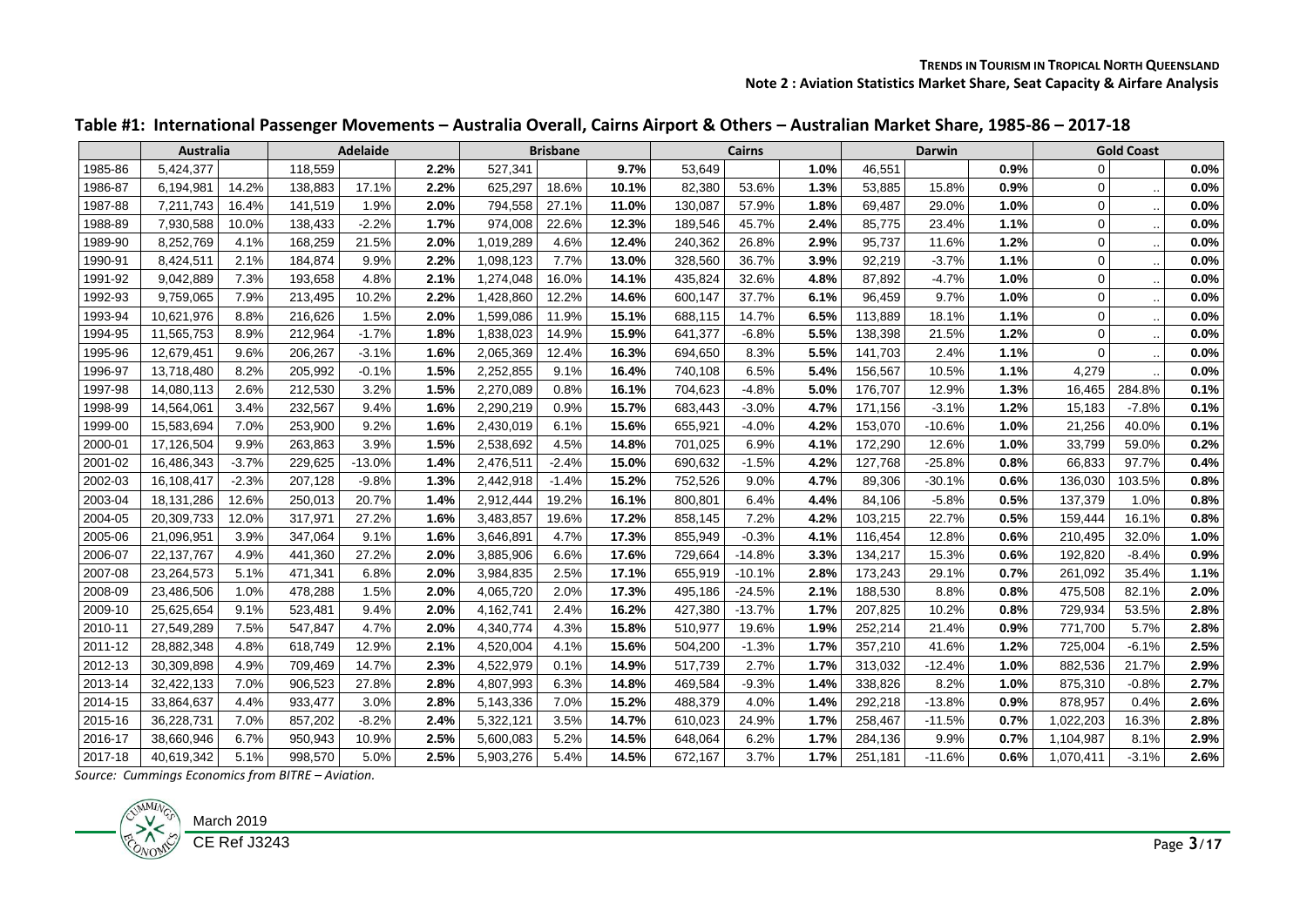|         |                               | <b>Queensland Total 3 Airports</b>     |                                               | <b>Brisbane</b>               |                                 |                                             |                               | <b>Cairns</b>                          |                                                    | <b>Gold Coast</b>             |                                        |                                             |  |
|---------|-------------------------------|----------------------------------------|-----------------------------------------------|-------------------------------|---------------------------------|---------------------------------------------|-------------------------------|----------------------------------------|----------------------------------------------------|-------------------------------|----------------------------------------|---------------------------------------------|--|
|         | Passenger<br><b>Movements</b> | Passenger<br><b>Movement</b><br>Growth | <b>Australian</b><br>Market  <br><b>Share</b> | Passenger<br><b>Movements</b> | Passenger<br>Movement<br>Growth | <b>Australian</b><br>Market<br><b>Share</b> | Passenger<br><b>Movements</b> | Passenger<br><b>Movement</b><br>Growth | <b>Australian</b><br><b>Market</b><br><b>Share</b> | Passenger<br><b>Movements</b> | Passenger<br><b>Movement</b><br>Growth | <b>Australian</b><br>Market<br><b>Share</b> |  |
| 2005-06 | 4,713,335                     | 36.4%                                  | 22.3%                                         | 3,646,891                     | 4.7%                            | 17.3%                                       | 855,949                       | $-0.3%$                                | 4.1%                                               | 210,495                       | 32.0%                                  | 1.0%                                        |  |
| 2006-07 | 4,808,390                     | $-16.6\%$                              | 21.7%                                         | 3,885,906                     | 6.6%                            | 17.6%                                       | 729,664                       | $-14.8%$                               | 3.3%                                               | 192,820                       | $-8.4%$                                | 0.9%                                        |  |
| 2007-08 | 4,901,846                     | 27.8%                                  | 21.1%                                         | 3,984,835                     | 2.5%                            | 17.1%                                       | 655,919                       | $-10.1%$                               | 2.8%                                               | 261,092                       | 35.4%                                  | 1.1%                                        |  |
| 2008-09 | 5,036,414                     | 59.6%                                  | 21.4%                                         | 4,065,720                     | 2.0%                            | 17.3%                                       | 495,186                       | $-24.5%$                               | 2.1%                                               | 475,508                       | 82.1%                                  | 2.0%                                        |  |
| 2009-10 | 5,320,055                     | 42.2%                                  | 20.8%                                         | 4,162,741                     | 2.4%                            | 16.2%                                       | 427,380                       | $-13.7%$                               | 1.7%                                               | 729,934                       | 53.5%                                  | 2.8%                                        |  |
| 2010-11 | 5,623,451                     | 29.6%                                  | 20.4%                                         | 4,340,774                     | 4.3%                            | 15.8%                                       | 510,977                       | 19.6%                                  | 1.9%                                               | 771,700                       | 5.7%                                   | 2.8%                                        |  |
| 2011-12 | 5,749,208                     | $-3.2%$                                | 19.9%                                         | 4,520,004                     | 4.1%                            | 15.6%                                       | 504,200                       | $-1.3%$                                | 1.7%                                               | 725,004                       | $-6.1%$                                | 2.5%                                        |  |
| 2012-13 | 5,923,254                     | 24.5%                                  | 19.5%                                         | 4,522,979                     | 0.1%                            | 14.9%                                       | 517,739                       | 2.7%                                   | 1.7%                                               | 882,536                       | 21.7%                                  | 2.9%                                        |  |
| 2013-14 | 6,152,887                     | $-3.8%$                                | 19.0%                                         | 4,807,993                     | 6.3%                            | 14.8%                                       | 469,584                       | $-9.3%$                                | 1.4%                                               | 875,310                       | $-0.8%$                                | 2.7%                                        |  |
| 2014-15 | 6,510,672                     | 11.4%                                  | 19.2%                                         | 5,143,336                     | 7.0%                            | 15.2%                                       | 488,379                       | 4.0%                                   | 1.4%                                               | 878,957                       | 0.4%                                   | 2.6%                                        |  |
| 2015-16 | 6,954,347                     | 44.7%                                  | 19.2%                                         | 5,322,121                     | 3.5%                            | 14.7%                                       | 610,023                       | 24.9%                                  | 1.7%                                               | ,022,203                      | 16.3%                                  | 2.8%                                        |  |
| 2016-17 | 7,353,134                     | 19.6%                                  | 19.0%                                         | 5,600,083                     | 5.2%                            | 14.5%                                       | 648,064                       | 6.2%                                   | 1.7%                                               | 1,104,987                     | 8.1%                                   | 2.9%                                        |  |
| 2017-18 | 7,645,854                     | 6.0%                                   | 18.8%                                         | 5,903,276                     | 5.4%                            | 14.5%                                       | 672,167                       | 3.7%                                   | 1.7%                                               | 1,070,411                     | $-3.1%$                                | 2.6%                                        |  |

#### **Table #2: International Passenger Numbers – Brisbane, Cairns, Gold Coast Airports & Their Overall Total – Market Share, 2005-06 – 2017-18**

*Source: Cummings Economics from BITRE – Aviation.*

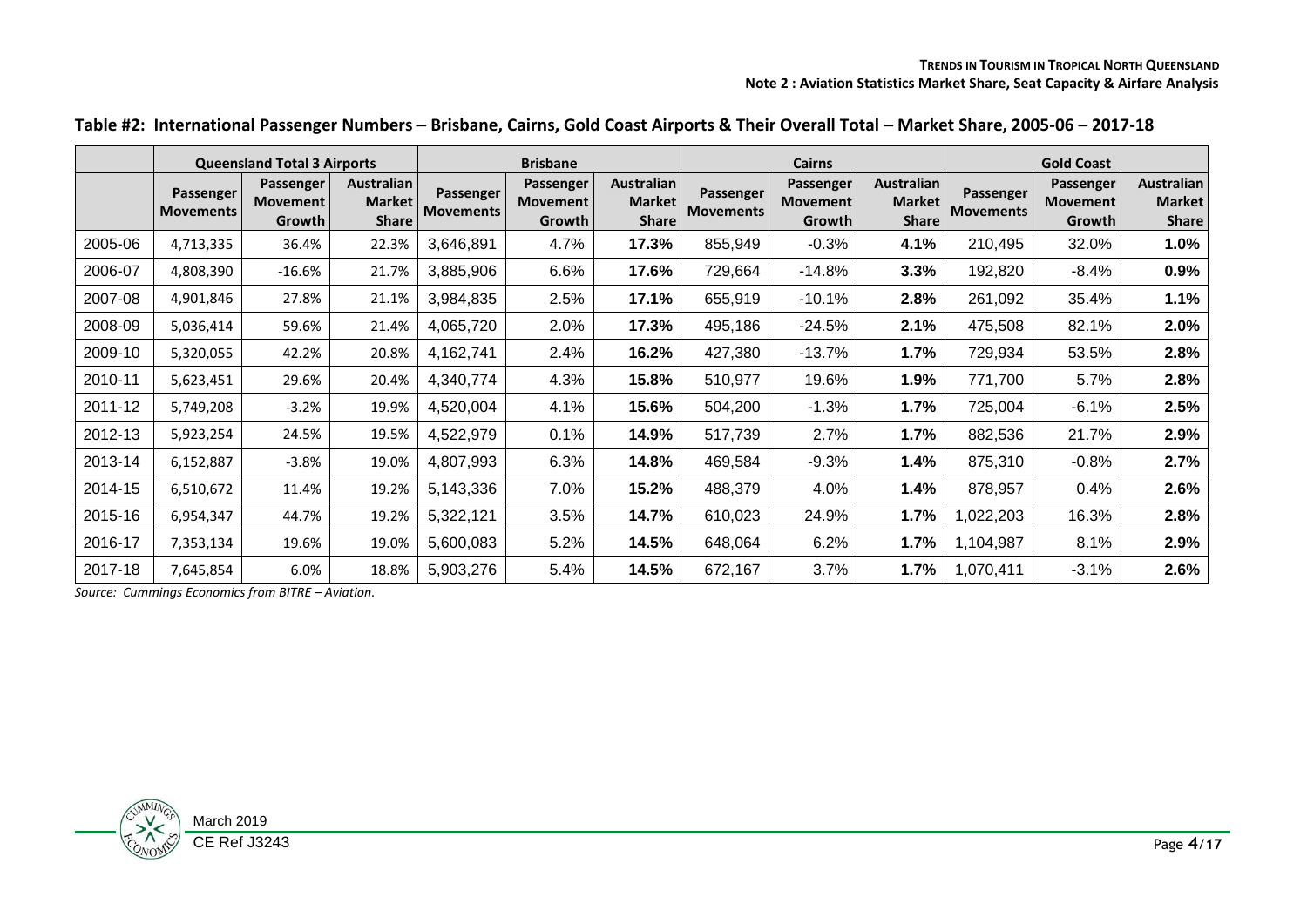

#### **Chart #3: International Passenger Movements – Brisbane, Cairns, Gold Coast Airports & Their Overall Total – Market Share, 2005-06 – 2017-18**

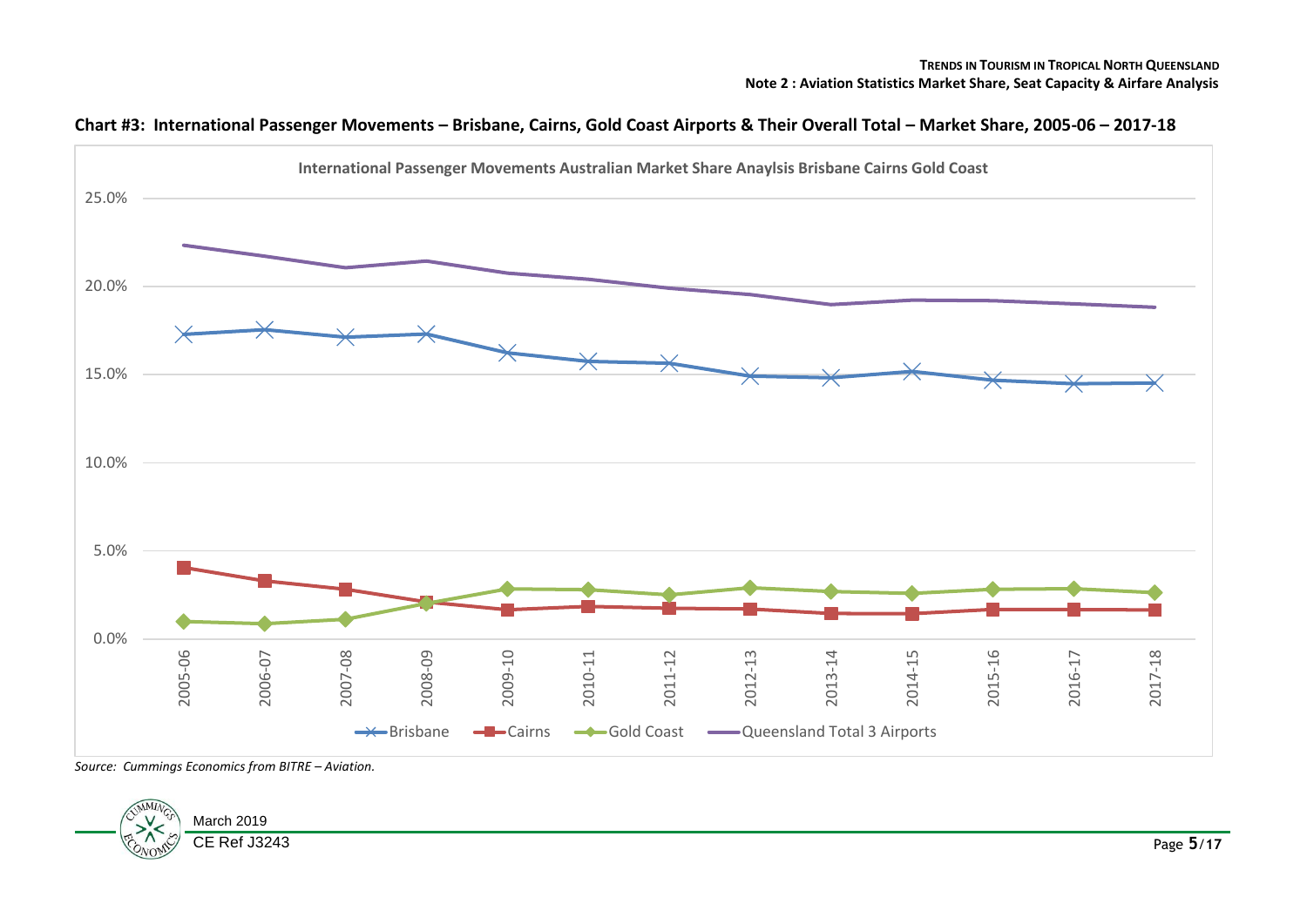#### **Domestic Passenger Movements**

Table #4 gives domestic passenger movements from 1985-86 for Australia and for various airports including Brisbane, Cairns and Gold Coast, year-on-year growth and Australia market share.

Table #5 gives this data for Brisbane, Cairns and Gold Coast and total for the three airports over the period 2005-06 to 2017-18. Chart #6 charts these figures.

It can be seen that overall, the three airports have held and slightly increased market share by 0.1% points. However, within this pattern, a fall in Brisbane's share of 0.5% points was offset in South-East Queensland by a rise in Gold Coast of 0.5% points. The net growth was due to Cairns' growth of 0.1% points.

#### **Seat Capacity**

Table #7 gives passenger numbers, seat capacity and load factors on domestic routes into Cairns airport from Brisbane, Sydney and Melbourne and for a range of other city pairs domestic routes, 2018 back to 2007. Chart #8 plots. The first thing to note is the high load factors on the Cairns routes as set out in the following table.

| Year | <b>CNS</b> | <b>CNS-BNE</b> | <b>CNS-SYD</b> | <b>CNS-MELB</b> | <b>Av Total Top</b><br><b>Routes</b> |
|------|------------|----------------|----------------|-----------------|--------------------------------------|
| 2007 |            | 79.6           | 80.9           | 80.7            | 81.7                                 |
| 2008 |            | 77.0           | 74.9           | 80.9            | 79.1                                 |
| 2009 |            | 85.5           | 86.9           | 84.7            | 81.0                                 |
| 2010 |            | 82.0           | 81.3           | 83.8            | 80.0                                 |
| 2011 |            | 83.4           | 81.5           | 83.9            | 80.3                                 |
| 2012 |            | 80.5           | 81.9           | 83.0            | 78.5                                 |
| 2013 |            | 77.7           | 79.9           | 79.4            | 77.4                                 |
| 2014 |            | 81.2           | 83.0           | 81.9            | 77.3                                 |
| 2015 |            | 82.9           | 83.6           | 83.8            | 77.3                                 |
| 2016 |            | 82.7           | 83.6           | 83.4            | 78.6                                 |
| 2017 |            | 84.7           | 84.7           | 85.4            | 80.4                                 |
| 2018 |            | 87.2           | 83.6           | 84.3            | 81.5                                 |

#### **Table : Load Factors Cairns City Pairs**

*Source: Cummings Economics from BITRE – Aviation.*

It can be seen that only in 2007 and 2008, has the load factor on the main Cairns routes been below the average for the top routes listed. In recent years, especially in 2018, Cairns Brisbane route has had a very high load factor.

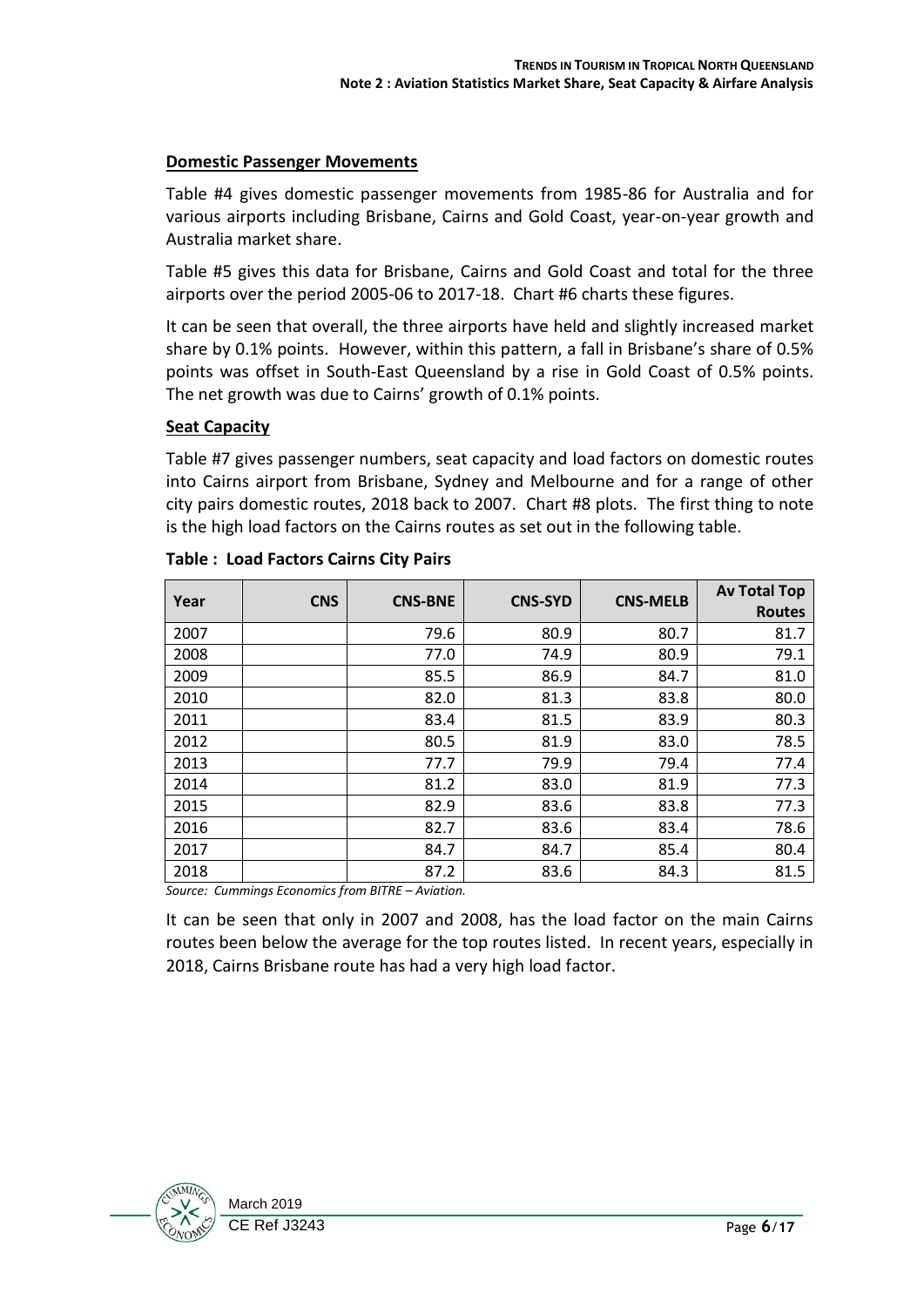|  | Table #4: Domestic Passenger Movements – Cairns Airport & Others – Australian Market Share, 1985-86 – 2017-18 |  |  |
|--|---------------------------------------------------------------------------------------------------------------|--|--|
|--|---------------------------------------------------------------------------------------------------------------|--|--|

|         | <b>Australia</b> |          |           | <b>Adelaide</b> |      |            | <b>Brisbane</b> |       |           | <b>Cairns</b> |      |           | <b>Darwin</b> |      |           | <b>Gold Coast</b> |      |
|---------|------------------|----------|-----------|-----------------|------|------------|-----------------|-------|-----------|---------------|------|-----------|---------------|------|-----------|-------------------|------|
| 1985-86 | 29,087,856       |          | 1,962,997 |                 | 6.7% | 2,929,431  |                 | 10.1% | 524,645   |               | 1.8% | 360,283   |               | 1.2% | 777,798   |                   | 2.7% |
| 1986-87 | 30,003,754       | 3.1%     | 1,944,129 | $-1.0%$         | 6.5% | 3,103,032  | 5.9%            | 10.3% | 660.067   | 25.8%         | 2.2% | 365,648   | 1.5%          | 1.2% | 930.127   | 19.6%             | 3.1% |
| 1987-88 | 32,362,710       | 7.9%     | 2,097,745 | 7.9%            | 6.5% | 3,530,673  | 13.8%           | 10.9% | 803,615   | 21.7%         | 2.5% | 399,484   | 9.3%          | 1.2% | 1,119,622 | 20.4%             | 3.5% |
| 1988-89 | 32,995,575       | 2.0%     | 2,152,050 | 2.6%            | 6.5% | 3,860,402  | 9.3%            | 11.7% | 864,115   | 7.5%          | 2.6% | 409,948   | 2.6%          | 1.2% | 1,258,533 | 12.4%             | 3.8% |
| 1989-90 | 23,723,163       | $-28.1%$ | 1,657,168 | $-23.0%$        | 7.0% | 2,913,211  | $-24.5%$        | 12.3% | 600,030   | $-30.6%$      | 2.5% | 302,213   | $-26.3%$      | 1.3% | 659,065   | $-47.6%$          | 2.8% |
| 1990-91 | 33,073,534       | 39.4%    | 2,276,289 | 37.4%           | 6.9% | 4,147,392  | 42.4%           | 12.5% | 959,440   | 59.9%         | 2.9% | 403,424   | 33.5%         | 1.2% | 1,089,646 | 65.3%             | 3.3% |
| 1991-92 | 41,050,386       | 24.1%    | 2,812,291 | 23.5%           | 6.9% | 5,369,795  | 29.5%           | 13.1% | 1,340,179 | 39.7%         | 3.3% | 474,651   | 17.7%         | 1.2% | 1,494,930 | 37.2%             | 3.6% |
| 1992-93 | 41,846,374       | 1.9%     | 2,819,863 | 0.3%            | 6.7% | 5,471,115  | 1.9%            | 13.1% | 1,348,351 | 0.6%          | 3.2% | 514,017   | 8.3%          | 1.2% | 1,564,118 | 4.6%              | 3.7% |
| 1993-94 | 45,337,824       | 8.3%     | 3,034,219 | 7.6%            | 6.7% | 5,894,024  | 7.7%            | 13.0% | 1,535,167 | 13.9%         | 3.4% | 593,277   | 15.4%         | 1.3% | 1,711,438 | 9.4%              | 3.8% |
| 1994-95 | 50,182,579       | 10.7%    | 3.286.713 | 8.3%            | 6.5% | 6,670,593  | 13.2%           | 13.3% | 1,777,470 | 15.8%         | 3.5% | 685,619   | 15.6%         | 1.4% | 1,879,295 | 9.8%              | 3.7% |
| 1995-96 | 53,536,084       | 6.7%     | 3,536,471 | 7.6%            | 6.6% | 7,170,517  | 7.5%            | 13.4% | 1,900,207 | 6.9%          | 3.5% | 789,875   | 15.2%         | 1.5% | 1,992,862 | 6.0%              | 3.7% |
| 1996-97 | 54,612,924       | 2.0%     | 3,561,970 | 0.7%            | 6.5% | 7,430,023  | 3.6%            | 13.6% | 1,917,310 | 0.9%          | 3.5% | 827,226   | 4.7%          | 1.5% | 1.933.144 | $-3.0%$           | 3.5% |
| 1997-98 | 55,474,056       | 1.6%     | 3,736,259 | 4.9%            | 6.7% | 7,467,388  | 0.5%            | 13.5% | 1,893,860 | $-1.2%$       | 3.4% | 834,575   | 0.9%          | 1.5% | 1,851,175 | $-4.2%$           | 3.3% |
| 1998-99 | 56,291,326       | 1.5%     | 3,813,023 | 2.1%            | 6.8% | 7,544,120  | 1.0%            | 13.4% | 1,972,206 | 4.1%          | 3.5% | 856,519   | 2.6%          | 1.5% | 1,848,797 | $-0.1%$           | 3.3% |
| 1999-00 | 59,333,046       | 5.4%     | 3,932,040 | 3.1%            | 6.6% | 8,104,245  | 7.4%            | 13.7% | 2,062,457 | 4.6%          | 3.5% | 904,051   | 5.5%          | 1.5% | 1,937,761 | 4.8%              | 3.3% |
| 2000-01 | 64,801,316       | 9.2%     | 4.178.775 | 6.3%            | 6.4% | 9,927,901  | 22.5%           | 15.3% | 2.189.727 | 6.2%          | 3.4% | 905,598   | 0.2%          | 1.4% | 1,854,209 | $-4.3%$           | 2.9% |
| 2001-02 | 58,327,094       | $-10.0%$ | 3,945,287 | $-5.6%$         | 6.8% | 9,297,170  | $-6.4%$         | 15.9% | 1,951,866 | $-10.9%$      | 3.3% | 834,821   | $-7.8%$       | 1.4% | 1,669,171 | $-10.0%$          | 2.9% |
| 2002-03 | 61,643,032       | 5.7%     | 4,143,708 | 5.0%            | 6.7% | 9,398,278  | 1.1%            | 15.2% | 2,147,946 | 10.0%         | 3.5% | 895,866   | 7.3%          | 1.5% | 2,041,572 | 22.3%             | 3.3% |
| 2003-04 | 70,149,752       | 13.8%    | 4,643,246 | 12.1%           | 6.6% | 10,867,634 | 15.6%           | 15.5% | 2,421,524 | 12.7%         | 3.5% | 989,334   | 10.4%         | 1.4% | 2,366,622 | 15.9%             | 3.4% |
| 2004-05 | 78,172,676       | 11.4%    | 5,044,788 | 8.6%            | 6.5% | 11,874,173 | 9.3%            | 15.2% | 2,692,849 | 11.2%         | 3.4% | 1,107,519 | 11.9%         | 1.4% | 2,982,327 | 26.0%             | 3.8% |
| 2005-06 | 82,900,548       | 6.0%     | 5,419,440 | 7.4%            | 6.5% | 12,369,032 | 4.2%            | 14.9% | 2,875,229 | 6.8%          | 3.5% | 1,102,924 | $-0.4%$       | 1.3% | 3,304,526 | 10.8%             | 4.0% |
| 2006-07 | 89,945,110       | 8.5%     | 5,740,030 | 5.9%            | 6.4% | 13,493,903 | 9.1%            | 15.0% | 3,052,519 | 6.2%          | 3.4% | 1,269,468 | 15.1%         | 1.4% | 3,585,036 | 8.5%              | 4.0% |
| 2007-08 | 96,856,094       | 7.7%     | 6,147,926 | 7.1%            | 6.3% | 14,312,895 | 6.1%            | 14.8% | 3,121,235 | 2.3%          | 3.2% | 1,388,973 | 9.4%          | 1.4% | 4,062,263 | 13.3%             | 4.2% |
| 2008-09 | 98,528,338       | 1.7%     | 6,305,878 | 2.6%            | 6.4% | 14,654,575 | 2.4%            | 14.9% | 3,158,358 | 1.2%          | 3.2% | 1,350,374 | $-2.8%$       | 1.4% | 4,142,692 | 2.0%              | 4.2% |
| 2009-10 | 101,553,638      | 3.1%     | 6,492,028 | 3.0%            | 6.4% | 14,734,215 | 0.5%            | 14.5% | 3,122,860 | $-1.1%$       | 3.1% | 1,348,773 | $-0.1%$       | 1.3% | 4,456,213 | 7.6%              | 4.4% |
| 2010-11 | 107,459,378      | 5.8%     | 6,730,919 | 3.7%            | 6.3% | 15,633,972 | 6.1%            | 14.5% | 3,348,362 | 7.2%          | 3.1% | 1,413,464 | 4.8%          | 1.3% | 4,714,372 | 5.8%              | 4.4% |
| 2011-12 | 108,389,644      | 0.9%     | 6,328,243 | $-6.0%$         | 5.8% | 16,353,614 | 4.6%            | 15.1% | 3,438,522 | 2.7%          | 3.2% | 1,687,412 | 19.4%         | 1.6% | 4,601,566 | $-2.4%$           | 4.2% |
| 2012-13 | 112,418,422      | 3.7%     | 6,461,228 | 2.1%            | 5.7% | 16,621,746 | 1.6%            | 14.8% | 3,640,113 | 5.9%          | 3.2% | 1,589,521 | $-5.8%$       | 1.4% | 4,922,410 | 7.0%              | 4.4% |
| 2013-14 | 114, 147, 730    | 1.5%     | 6,670,865 | 3.2%            | 5.8% | 17,013,305 | 2.4%            | 14.9% | 3,826,752 | 5.1%          | 3.4% | 1,705,756 | 7.3%          | 1.5% | 4,908,227 | $-0.3%$           | 4.3% |
| 2014-15 | 113,507,776      | $-0.6%$  | 6,736,724 | 1.0%            | 5.9% | 16,774,598 | $-1.4%$         | 14.8% | 3,902,593 | 2.0%          | 3.4% | 1,765,159 | 3.5%          | 1.6% | 4,988,466 | 1.6%              | 4.4% |
| 2015-16 | 116,127,916      | 2.3%     | 6,920,533 | 2.7%            | 6.0% | 16,998,050 | 1.3%            | 14.6% | 4,100,946 | 5.1%          | 3.5% | 1,782,804 | 1.0%          | 1.5% | 5,251,203 | 5.3%              | 4.5% |
| 2016-17 | 117,823,156      | 1.5%     | 7,048,437 | 1.8%            | 6.0% | 17,053,123 | 0.3%            | 14.5% | 4,250,125 | 3.6%          | 3.6% | 1,808,604 | 1.4%          | 1.5% | 5,352,189 | 1.9%              | 4.5% |
| 2017-18 | 120,669,108      | 2.4%     | 7,275,004 | 3.2%            | 6.0% | 17,334,985 | 1.7%            | 14.4% | 4,296,854 | 1.1%          | 3.6% | 1,778,815 | $-1.6%$       | 1.5% | 5,470,724 | 2.2%              | 4.5% |

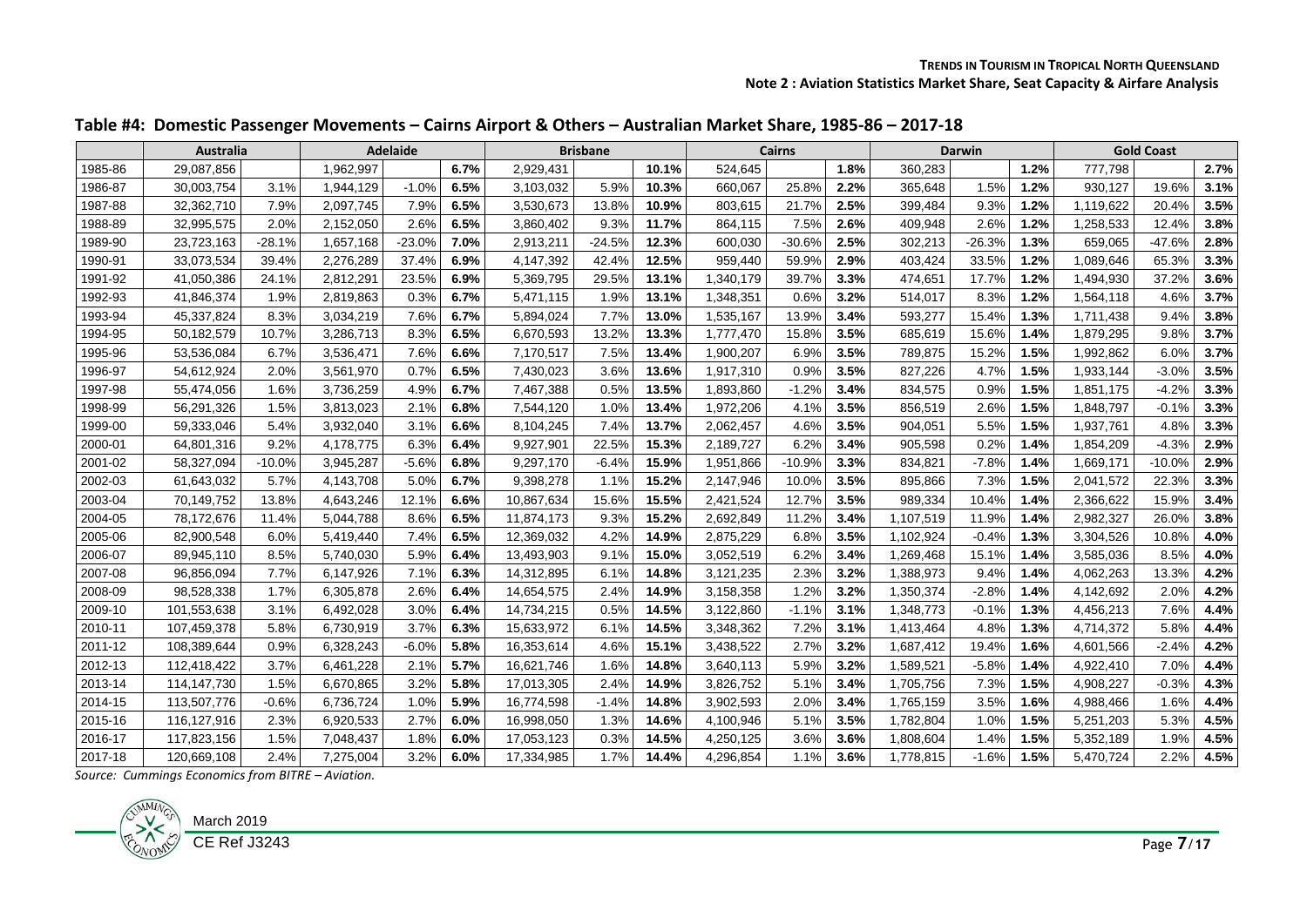|  |  | Table #5: Domestic Passenger Movements - Brisbane, Cairns & Gold Coast Airports - Australian Market Share, 2005-06 - 2017-18 |  |  |
|--|--|------------------------------------------------------------------------------------------------------------------------------|--|--|
|--|--|------------------------------------------------------------------------------------------------------------------------------|--|--|

|         |                        | <b>Queensland Total 3 Airports</b> |                                                    |                               | <b>Brisbane</b>                 |                                                    |                        | <b>Cairns</b>                   |                                                    | <b>Gold Coast</b>      |                                 |                                                    |  |
|---------|------------------------|------------------------------------|----------------------------------------------------|-------------------------------|---------------------------------|----------------------------------------------------|------------------------|---------------------------------|----------------------------------------------------|------------------------|---------------------------------|----------------------------------------------------|--|
|         | Passenger<br>Movements | Passenger<br>Movement<br>Growth    | <b>Australian</b><br><b>Market</b><br><b>Share</b> | Passenger<br><b>Movements</b> | Passenger<br>Movement<br>Growth | <b>Australian</b><br><b>Market</b><br><b>Share</b> | Passenger<br>Movements | Passenger<br>Movement<br>Growth | <b>Australian</b><br><b>Market</b><br><b>Share</b> | Passenger<br>Movements | Passenger<br>Movement<br>Growth | <b>Australian</b><br><b>Market</b><br><b>Share</b> |  |
| 2005-06 | 18,548,787             | 21.7%                              | 22.4%                                              | 12,369,032                    | 4.2%                            | 14.9%                                              | 2,875,229              | 6.8%                            | 3.5%                                               | 3,304,526              | 10.8%                           | 4.0%                                               |  |
| 2006-07 | 20,131,458             | 23.7%                              | 22.4%                                              | 13,493,903                    | 9.1%                            | 15.0%                                              | 3,052,519              | 6.2%                            | 3.4%                                               | 3,585,036              | 8.5%                            | 4.0%                                               |  |
| 2007-08 | 21,496,393             | 21.6%                              | 22.2%                                              | 14,312,895                    | 6.1%                            | 14.8%                                              | 3,121,235              | 2.3%                            | 3.2%                                               | 4,062,263              | 13.3%                           | 4.2%                                               |  |
| 2008-09 | 21,955,625             | 5.6%                               | 22.3%                                              | 14,654,575                    | 2.4%                            | 14.9%                                              | 3,158,358              | 1.2%                            | 3.2%                                               | 4,142,692              | 2.0%                            | 4.2%                                               |  |
| 2009-10 | 22,313,288             | 7.0%                               | 22.0%                                              | 14,734,215                    | 0.5%                            | 14.5%                                              | 3,122,860              | $-1.1\%$                        | 3.1%                                               | 4,456,213              | 7.6%                            | 4.4%                                               |  |
| 2010-11 | 23,696,706             | 19.1%                              | 22.1%                                              | 15,633,972                    | 6.1%                            | 14.5%                                              | 3,348,362              | 7.2%                            | 3.1%                                               | 4,714,372              | 5.8%                            | 4.4%                                               |  |
| 2011-12 | 24,393,702             | 4.9%                               | 22.5%                                              | 16,353,614                    | 4.6%                            | 15.1%                                              | 3,438,522              | 2.7%                            | 3.2%                                               | 4,601,566              | $-2.4\%$                        | 4.2%                                               |  |
| 2012-13 | 25,184,269             | 14.5%                              | 22.4%                                              | 16,621,746                    | 1.6%                            | 14.8%                                              | 3,640,113              | 5.9%                            | 3.2%                                               | 4,922,410              | 7.0%                            | 4.4%                                               |  |
| 2013-14 | 25,748,284             | 7.2%                               | 22.6%                                              | 17,013,305                    | 2.4%                            | 14.9%                                              | 3,826,752              | 5.1%                            | 3.4%                                               | 4,908,227              | $-0.3%$                         | 4.3%                                               |  |
| 2014-15 | 25,665,657             | 2.2%                               | 22.6%                                              | 16,774,598                    | $-1.4%$                         | 14.8%                                              | 3,902,593              | 2.0%                            | 3.4%                                               | 4,988,466              | 1.6%                            | 4.4%                                               |  |
| 2015-16 | 26,350,199             | 11.7%                              | 22.7%                                              | 16,998,050                    | 1.3%                            | 14.6%                                              | 4,100,946              | 5.1%                            | 3.5%                                               | 5,251,203              | 5.3%                            | 4.5%                                               |  |
| 2016-17 | 26,655,437             | 5.9%                               | 22.6%                                              | 17,053,123                    | 0.3%                            | 14.5%                                              | 4,250,125              | 3.6%                            | 3.6%                                               | 5,352,189              | 1.9%                            | 4.5%                                               |  |
| 2017-18 | 27,102,563             | 5.0%                               | 22.5%                                              | 17,334,985                    | 1.7%                            | 14.4%                                              | 4,296,854              | 1.1%                            | 3.6%                                               | 5,470,724              | 2.2%                            | 4.5%                                               |  |

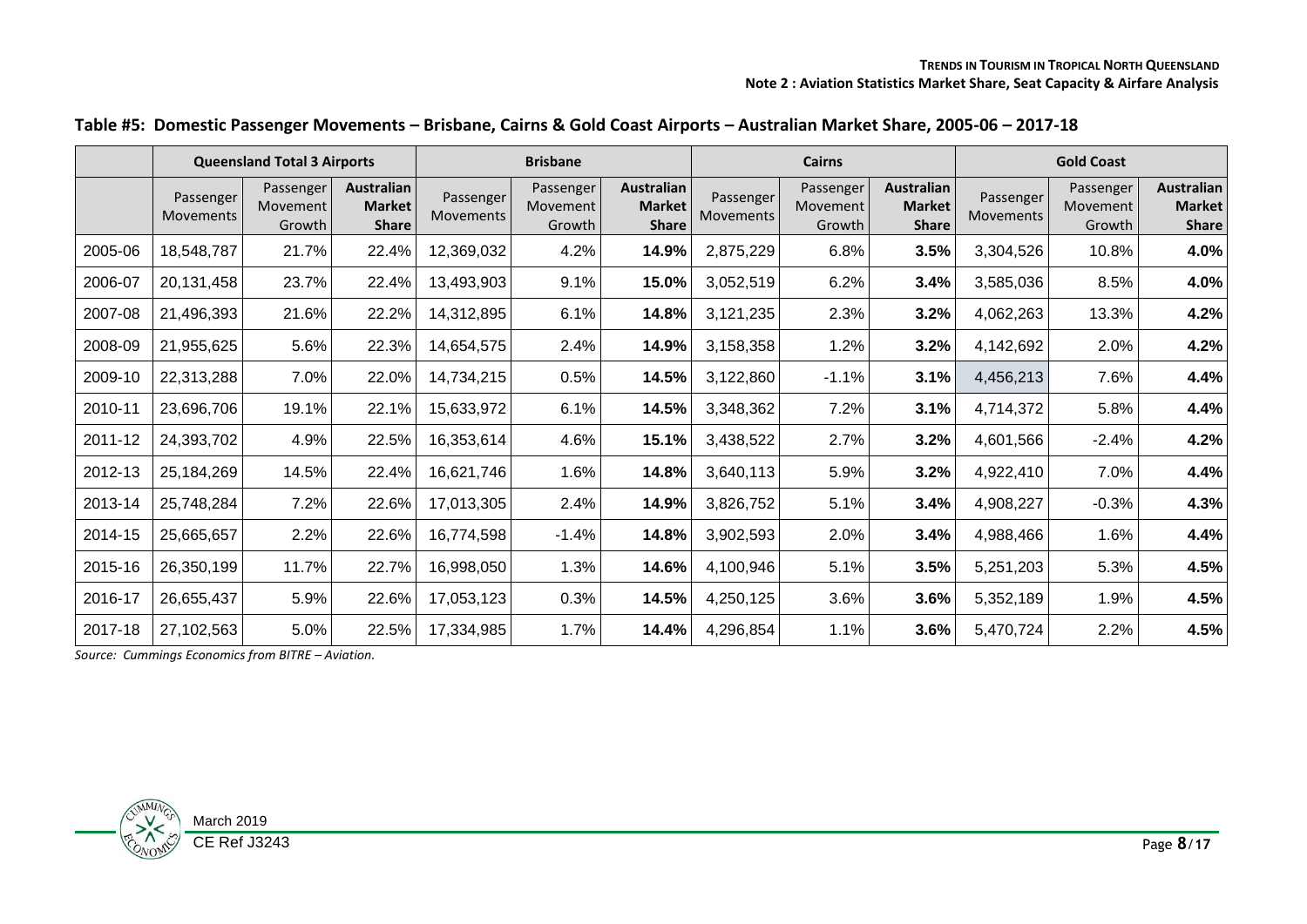

#### **Chart #6: Domestic Passenger Movements – Brisbane, Cairns & Gold Coast Airports – Australian Market Share, 2005-06 – 2017-18**

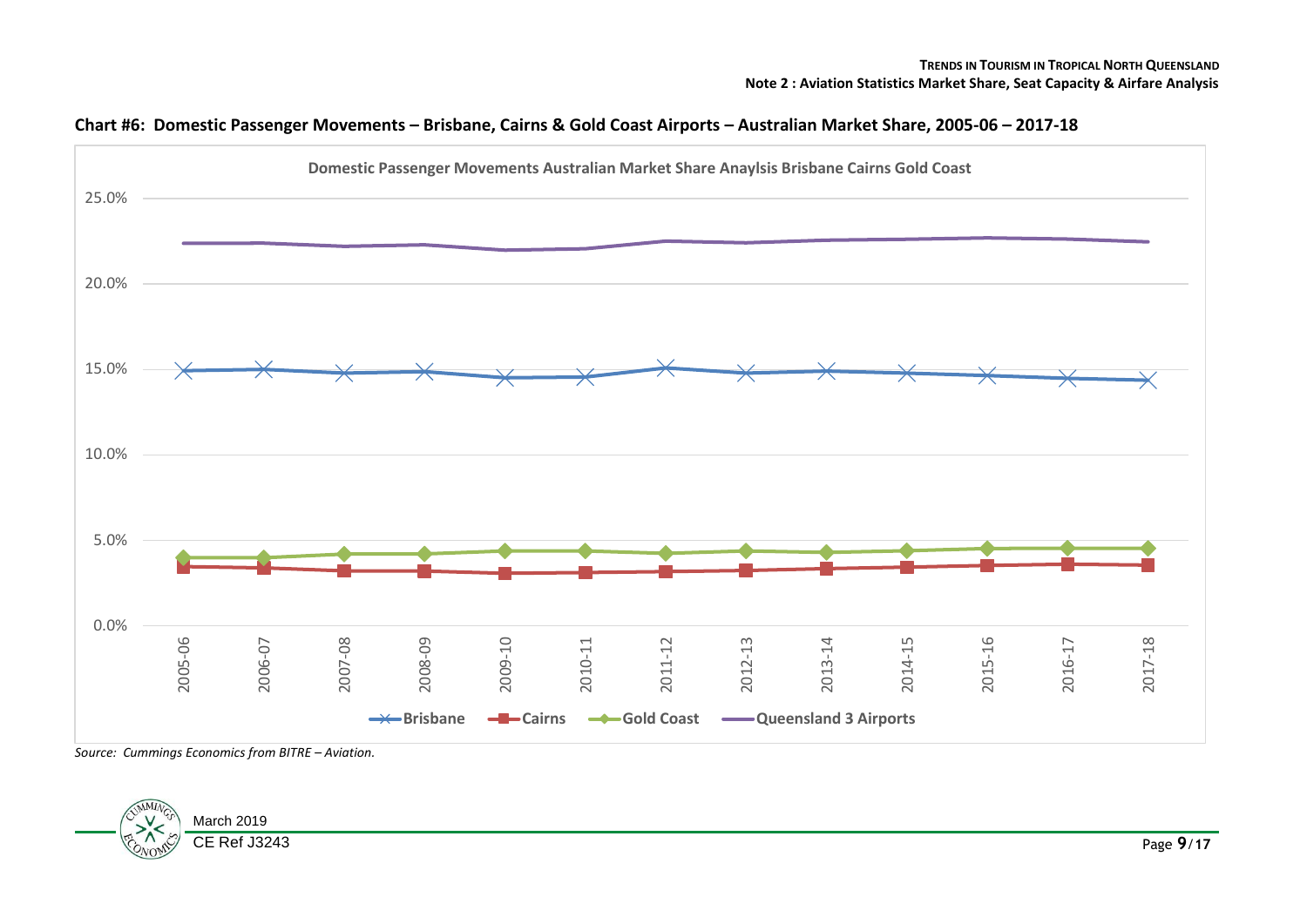|                                         |                   | 2018             |                | 2017            |                  |                |                 | 2016             |                | 2015                  |                  |                |  |
|-----------------------------------------|-------------------|------------------|----------------|-----------------|------------------|----------------|-----------------|------------------|----------------|-----------------------|------------------|----------------|--|
|                                         | Revenue           | <b>Available</b> | <b>Rev PAX</b> | Revenue         | <b>Available</b> | <b>Rev PAX</b> | Revenue         | <b>Available</b> | <b>Rev PAX</b> | Revenue               | <b>Available</b> | <b>Rev PAX</b> |  |
|                                         | <b>Passengers</b> | <b>Seats</b>     | LF%            | Passengers      | <b>Seats</b>     | LF%            | Passengers      | <b>Seats</b>     |                | <b>LF% Passengers</b> | <b>Seats</b>     | LF%            |  |
| Melbourne - Sydney                      | 9 250 917         | 10 809 413       | 85.6           | 9 0 9 7 1 1 0   | 10 772 561       | 84.5           | 8 904 574       | 10 652 112       | 83.6           | 8 6 13 4 21           | 10 588 934       | 81.3           |  |
| Brisbane - Sydney                       | 4 8 2 5 7 1 8     | 5774297          | 83.6           | 4746256         | 5 749 641        | 82.5           | 4 658 129       | 5705996          | 81.6           | 4 4 7 6 1 6 1         | 5 603 074        | 79.9           |  |
| Brisbane - Melbourne                    | 3 5 6 9 2 1 8     | 4 3 3 5 5 3 7    | 82.3           | 3 541 071       | 4 3 6 7 7 5 8    | 81.1           | 3 493 317       | 4 343 045        | 80.4           | 3 3 5 3 7 5 6         | 4 3 3 3 3 2 6    | 77.4           |  |
| Gold Coast - Sydney                     | 2722796           | 3 141 053        | 86.7           | 2 740 745       | 3 170 494        | 86.4           | 2 704 358       | 3 143 337        | 86.0           | 2 618 335             | 3 133 741        | 83.6           |  |
| Adelaide - Melbourne                    | 2 498 317         | 3 083 565        | 81.0           | 2 456 426       | 3 053 261        | 80.5           | 2 393 636       | 3 0 29 0 17      | 79.0           | 2 3 1 0 9 5 0         | 2 965 604        | 77.9           |  |
| Melbourne - Perth                       | 2 113 233         | 2 475 544        | 85.4           | 2 0 3 2 4 2     | 2 429 229        | 83.7           | 2072815         | 2 5 6 2 9 0 1    | 80.9           | 2 138 861             | 2762558          | 77.4           |  |
| Gold Coast - Melbourne                  | 2 0 6 4 1 7 9     | 2 3 5 2 2 5 6    | 87.6           | 2 012 590       | 2 3 2 6 6 3 0    | 86.5           | 1966147         | 2 3 6 5 1 1 9    | 83.1           | 1812278               | 2 169 813        | 83.5           |  |
| Adelaide - Sydney                       | 1 906 542         | 2 304 650        | 82.7           | 1898268         | 2 3 1 5 7 5 0    | 82.0           | 1871990         | 2 3 1 7 1 3 9    | 80.8           | 1831458               | 2 339 510        | 78.3           |  |
| Perth - Sydney                          | 1716911           | 2 046 176        | 83.9           | 1716477         | 2 094 426        | 82.0           | 1753695         | 2 160 460        | 81.2           | 1760861               | 2 240 561        | 78.6           |  |
| Hobart - Melbourne                      | 1652803           | 2 086 711        | 79.2           | 1630259         | 1990585          | 81.9           | 1 555 536       | 1960904          | 79.3           | 1 493 597             | 1860169          | 80.3           |  |
| Brisbane - Cairns                       | 1 3 2 0 1 3 2     | 1513122          | 87.2           | 1 377 900       | 1627045          | 84.7           | 1 346 922       | 1629347          | 82.7           | 1 306 960             | 1576758          | 82.9           |  |
| Cairns - Sydney                         | 1 133 513         | 1 356 042        | 83.6           | 1 129 324       | 1 3 3 1 7 5      | 84.7           | 1 1 1 5 2 5 5   | 1 3 3 7 1 4      | 83.6           | 1032634               | 1 235 380        | 83.6           |  |
| Brisbane - Townsville                   | 995 970           | 1 274 823        | 78.1           | 960 180         | 1 2 5 1 1 8 8    | 76.7           | 976 573         | 1 3 1 3 8 1 3    | 74.3           | 965 302               | 1 340 664        | 72.0           |  |
| Brisbane - Perth                        | 956 828           | 1 139 920        | 83.9           | 969 064         | 1 183 684        | 81.9           | 984 102         | 1 2 2 9 4 2 0    | 80.0           | 1 007 842             | 1 246 400        | 80.9           |  |
| Cairns - Melbourne                      | 854 481           | 1011538          | 84.3           | 841 314         | 984 770          | 85.4           | 823 392         | 986 816          | 83.4           | 770 578               | 919 446          | 83.8           |  |
| Adelaide - Brisbane                     | 846 516           | 1082136          | 78.2           | 849 643         | 1 108 960        | 76.6           | 830 335         | 1 108 481        | 74.9           | 792 810               | 1 049 675        | 75.5           |  |
| Brisbane - Mackay                       | 743 317           | 948 477          | 78.4           | 697 915         | 879 901          | 79.3           | 678 478         | 913 487          | 74.3           | 696 442               | 1 000 934        | 69.6           |  |
| Brisbane - Canberra                     | 643 328           | 871999           | 73.8           | 594 258         | 846 598          | 70.2           | 576 133         | 794 642          | 72.5           | 558 235               | 750 136          | 74.4           |  |
| Brisbane - Darwin                       | 376 602           | 468 854          | 80.3           | 406 183         | 504 799          | 80.5           | 407 688         | 518 970          | 78.6           | 396 204               | 512 187          | 77.4           |  |
| Darwin - Sydney                         | 310 700           | 425 128          | 73.1           | 321 654         | 434 595          | 74.0           | 318 761         | 439 957          | 72.5           | 319 798               | 426 991          | 74.9           |  |
| <b>Total top routes</b>                 | 55 420 191        | 68 796 085       | 81.5           | 54 509 308      | 68 527 829       | 80.4           | 53 914 864      | 69 255 591       | 78.6           | 52 362 198            | 68 032 705       | 77.3           |  |
| <b>All Others</b>                       | 5 661 604         | 8 5 3 9 1 4 5    | 72.2           | 5 4 69 5 49     | 8 621 562        | 69.7           | 5 012 872       | 8 040 281        | 70.0           | 5 131 211             | 8797653          | 68.7           |  |
| <b>Total Domestic</b><br><b>Network</b> | 61 081 795        | 77 335 230       |                | 80.6 59 978 857 | 77 149 391       |                | 79.4 58 927 736 | 77 295 872       |                | 77.8 57 493 409       | 76 830 358       | 76.5           |  |

**Table #7: Passenger Numbers, Seat Capacity & Load Factors, Selection of Top City Pair Routes, 2018 back to 2007**

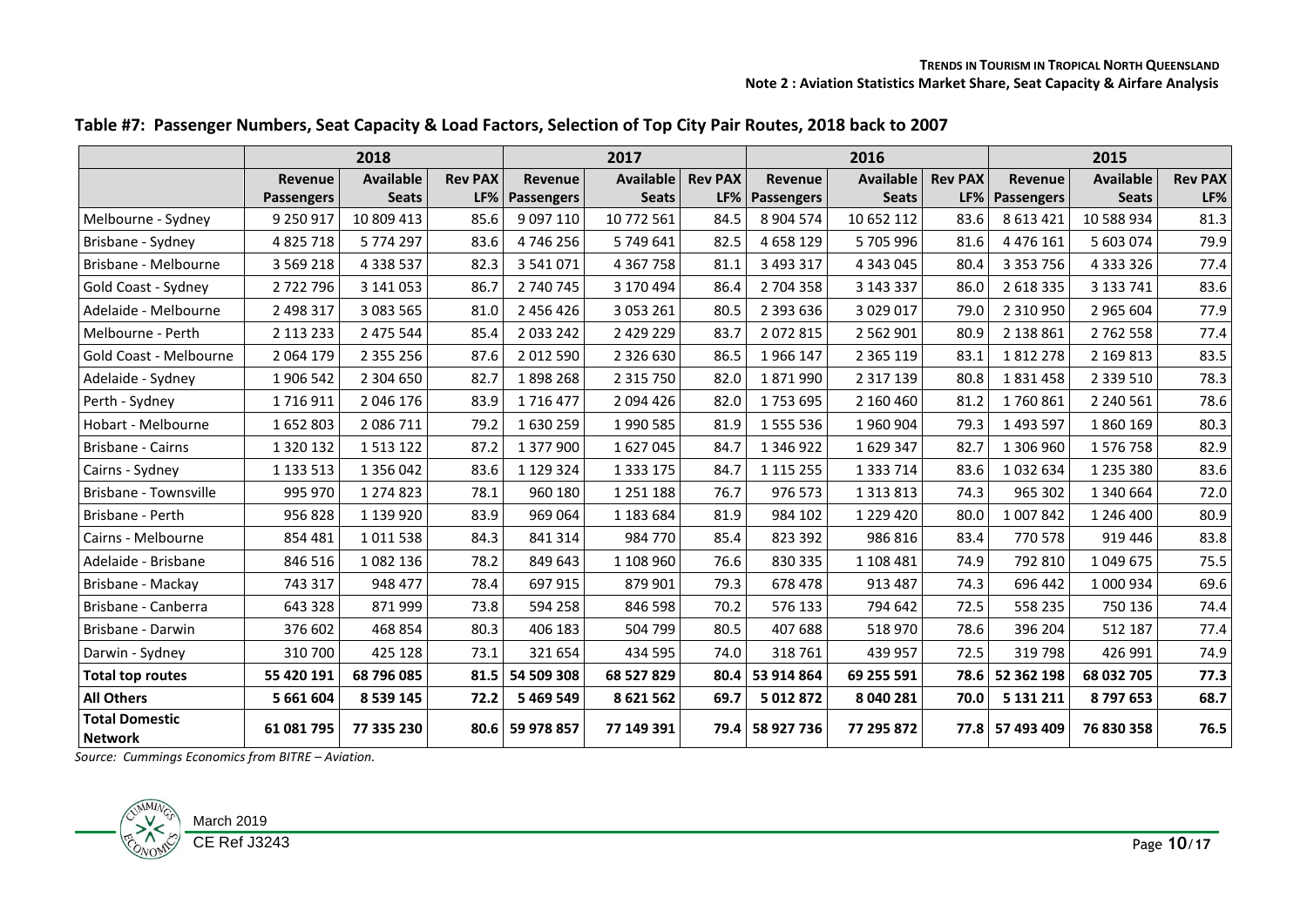|                                         |                   | 2014             |                | 2013                  |                  |                |                       | 2012             |                | 2011            |                  |                |  |
|-----------------------------------------|-------------------|------------------|----------------|-----------------------|------------------|----------------|-----------------------|------------------|----------------|-----------------|------------------|----------------|--|
|                                         | Revenue           | <b>Available</b> | <b>Rev PAX</b> | <b>Revenue</b>        | <b>Available</b> | <b>Rev PAX</b> | <b>Revenue</b>        | <b>Available</b> | <b>Rev PAX</b> | Revenue         | <b>Available</b> | <b>Rev PAX</b> |  |
|                                         | <b>Passengers</b> | <b>Seats</b>     |                | <b>LF% Passengers</b> | <b>Seats</b>     |                | <b>LF% Passengers</b> | <b>Seats</b>     |                | LF% Passengers  | <b>Seats</b>     | LF%            |  |
| Melbourne - Sydney                      | 8 3 2 2 2 5 4     | 10 079 323       | 82.6           | 8 244 013             | 10 054 887       | 82.0           | 8 0 5 6 0 1 2         | 10 170 605       | 79.2           | 7727484         | 9 339 928        | 82.7           |  |
| Brisbane - Sydney                       | 4 4 4 7 9 4 8     | 5 5 9 2 0 7 9    | 79.5           | 4 4 2 5 0 7 7         | 5 595 843        | 79.1           | 4 390 386             | 5 502 090        | 79.8           | 4 4 0 5 9 6 6   | 5 391 568        | 81.7           |  |
| Brisbane - Melbourne                    | 3 3 1 7 1 3 2     | 4 200 741        | 79.0           | 3 198 839             | 4 101 546        | 78.0           | 3 189 447             | 4 0 1 7 4 8 1    | 79.4           | 3 090 354       | 3 821 864        | 80.9           |  |
| Gold Coast - Sydney                     | 2 596 355         | 3 188 095        | 81.4           | 2 5 5 9 1 2 5         | 3 181 182        | 80.4           | 2 442 895             | 3 008 803        | 81.2           | 2 2 4 7 7 7 7   | 2 644 268        | 84.9           |  |
| Adelaide - Melbourne                    | 2 272 037         | 2 907 783        | 78.1           | 2 195 119             | 2 824 904        | 77.7           | 2 085 161             | 2 5 8 9 4 4 9    | 80.5           | 2 186 650       | 2 602 772        | 84.0           |  |
| Melbourne - Perth                       | 2 160 701         | 2 8 2 1 7 3 3    | 76.6           | 2 209 725             | 2 871 023        | 77.0           | 2 130 739             | 2 739 247        | 77.8           | 1855898         | 2 249 309        | 82.5           |  |
| Gold Coast - Melbourne                  | 1754186           | 2 046 537        | 85.7           | 1675353               | 1948346          | 86.0           | 1790823               | 2 131 213        | 84.0           | 1671298         | 1972011          | 84.7           |  |
| Adelaide - Sydney                       | 1813027           | 2 3 2 5 9 6 4    | 77.9           | 1751942               | 2 188 811        | 80.0           | 1751207               | 2 2 2 0 2 9 1    | 78.9           | 1722650         | 2 073 709        | 83.1           |  |
| Perth - Sydney                          | 1798860           | 2 2 6 7 4 8 5    | 79.3           | 1800409               | 2 193 354        | 82.1           | 1811442               | 2 2 8 3 6 3 2    | 79.3           | 1731696         | 2 203 031        | 78.6           |  |
| Hobart - Melbourne                      | 1 400 213         | 1779643          | 78.7           | 1388839               | 1783327          | 77.9           | 1 239 642             | 1566278          | 79.1           | 1 157 946       | 1 349 236        | 85.8           |  |
| Brisbane - Cairns                       | 1 256 146         | 1547688          | 81.2           | 1 199 581             | 1 545 120        | 77.7           | 1 187 161             | 1 474 589        | 80.5           | 1 108 017       | 1 327 768        | 83.4           |  |
| Cairns - Sydney                         | 1 000 914         | 1 205 643        | 83.0           | 978 557               | 1 2 2 5 4 3 3    | 79.9           | 937 577               | 1 144 680        | 81.9           | 894 298         | 1096893          | 81.5           |  |
| Brisbane - Townsville                   | 948 227           | 1 350 440        | 70.2           | 957 494               | 1 330 142        | 72.0           | 994 164               | 1 273 059        | 78.1           | 977 400         | 1 213 248        | 80.6           |  |
| Brisbane - Perth                        | 1061959           | 1 3 1 2 0 3 9    | 80.9           | 1017697               | 1 270 638        | 80.1           | 951 547               | 1 140 283        | 83.4           | 867 536         | 1087228          | 79.8           |  |
| Cairns - Melbourne                      | 713 243           | 871 222          | 81.9           | 677 649               | 852 952          | 79.4           | 581773                | 701 224          | 83.0           | 504 766         | 601 283          | 83.9           |  |
| Adelaide - Brisbane                     | 776 650           | 1 006 652        | 77.2           | 747 489               | 950 848          | 78.6           | 729 163               | 910 201          | 80.1           | 679 827         | 814 462          | 83.5           |  |
| Brisbane - Mackay                       | 746 431           | 1 066 276        | 70.0           | 863 521               | 1 2 8 1 3 2 5    | 67.4           | 964 748               | 1 2 5 4 3 3 9    | 76.9           | 908 907         | 1 108 594        | 82.0           |  |
| Brisbane - Canberra                     | 560 155           | 762 951          | 73.4           | 582 988               | 832 627          | 70.0           | 605 381               | 827 612          | 73.1           | 620 464         | 831 255          | 74.6           |  |
| Brisbane - Darwin                       | 391 467           | 553 955          | 70.7           | 375 871               | 454 816          | 82.6           | 375 938               | 456 884          | 82.3           | 366 005         | 451 455          | 81.1           |  |
| Darwin - Sydney                         | 327 262           | 454 578          | 72.0           | 356 968               | 464 207          | 76.9           | 263 859               | 344 736          | 76.5           |                 |                  |                |  |
| <b>Total top routes</b>                 | 51 756 864        | 67 246 259       | 77.3           | 51 528 289            | 67 414 585       |                | 77.4 36,479,065       | 45,756,696       |                | 78.5 47,031,364 | 58,969,705       | 80.3           |  |
| <b>All Others</b>                       | 5758316           | 9834362          | 66.8           | 6 022 132             | 10 027 430       | 68.7           | 20,069,330            | 29,033,846       | 70.3           | 7,238,280       | 10,868,206       | 70.7           |  |
| <b>Total Domestic</b><br><b>Network</b> | 57 515 180        | 77 080 621       |                | 76.3 57 550 421       | 77 442 015       |                | 76.5 56,548,395       | 74,790,542       |                | 77.5 54,269,644 | 69,837,911       | 78.9           |  |

#### **Table #7 Cont'd: Passenger Numbers, Seat Capacity & Load Factors, Selection of Top City Pair Routes, 2018 back to 2007**

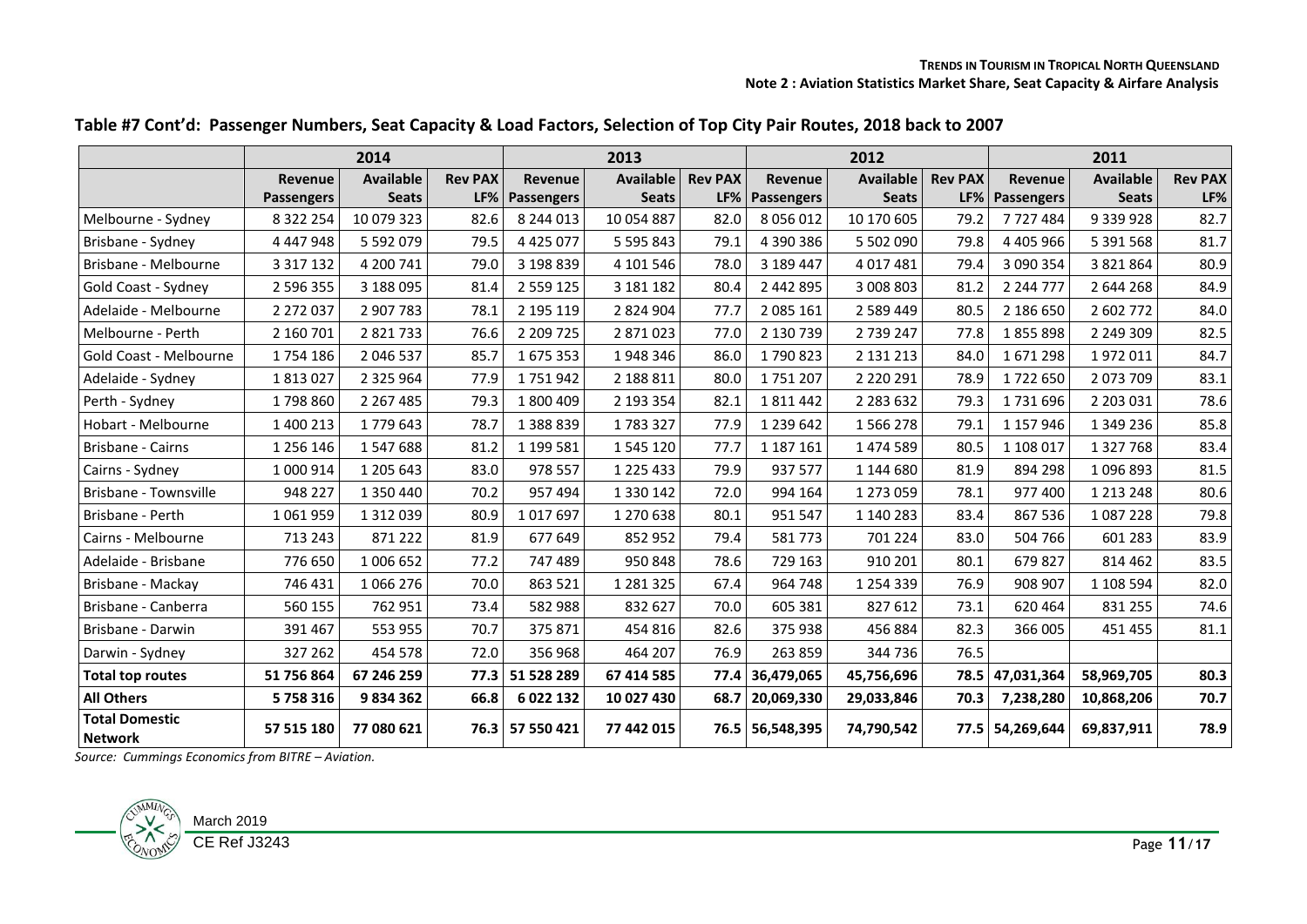|                                         |                   | 2010             |                | 2009                  |                  |                |                 | 2008             |                | 2007                  |                  |                |  |
|-----------------------------------------|-------------------|------------------|----------------|-----------------------|------------------|----------------|-----------------|------------------|----------------|-----------------------|------------------|----------------|--|
|                                         | Revenue           | <b>Available</b> | <b>Rev PAX</b> | Revenue               | <b>Available</b> | <b>Rev PAX</b> | <b>Revenue</b>  | <b>Available</b> | <b>Rev PAX</b> | Revenue               | <b>Available</b> | <b>Rev PAX</b> |  |
|                                         | <b>Passengers</b> | <b>Seats</b>     |                | <b>LF% Passengers</b> | <b>Seats</b>     |                | LF% Passengers  | <b>Seats</b>     |                | <b>LF% Passengers</b> | <b>Seats</b>     | LF%            |  |
| Melbourne - Sydney                      | 7 901 054         | 9 5 9 4 2 7 1    | 82.3           | 7088 601              | 8 6 8 9 9 4 5    | 81.6           | 7007 955        | 8768718          | 79.9           | 6796332               | 8 3 3 6 7 9 9    | 81.5           |  |
| Brisbane - Sydney                       | 4 397 500         | 5 397 416        | 81.5           | 4295 766              | 5 221 250        | 82.3           | 4306 485        | 5 5 8 1 8 4 7    | 77.2           | 4085885               | 5 179 330        | 78.9           |  |
| Brisbane - Melbourne                    | 3 0 2 0 1 5 8     | 3 703 432        | 81.5           | 2706 166              | 3 260 118        | 83.0           | 2688 485        | 3 442 069        | 78.1           | 2699 623              | 3 205 545        | 84.2           |  |
| Gold Coast - Sydney                     | 2 405 005         | 2 871 131        | 83.8           | 2148028               | 2 545 990        | 84.4           | 2164 753        | 2 635 342        | 82.1           | 2138 962              | 2 603 285        | 82.2           |  |
| Adelaide - Melbourne                    | 2 2 7 1 4 0 6     | 2 763 369        | 82.2           | 2103 815              | 2 487 929        | 84.6           | 2122 705        | 2 804 795        | 75.7           | 1877055               | 2 430 964        | 77.2           |  |
| Melbourne - Perth                       | 1736356           | 2 093 520        | 82.9           | 1724 897              | 2 055 929        | 83.9           | 1772 190        | 2 199 041        | 80.6           | 1606 256              | 1988227          | 80.8           |  |
| Gold Coast - Melbourne                  | 1767638           | 2 122 635        | 83.3           | 1615 773              | 1850449          | 87.3           | 1673 507        | 2 046 217        | 81.8           | 1325 322              | 1 530 480        | 86.6           |  |
| Adelaide - Sydney                       | 1785702           | 2 167 322        | 82.4           | 1600 217              | 1953795          | 81.9           | 1589 085        | 2 009 363        | 79.1           | 1531 359              | 1968 561         | 77.8           |  |
| Perth - Sydney                          | 1622703           | 2022895          | 80.2           | 1465 124              | 1796758          | 81.5           | 1439 201        | 1691086          | 85.1           | 1364 321              | 1 609 996        | 84.7           |  |
| Hobart - Melbourne                      | 1 2 3 1 8 7 6     | 1504988          | 81.9           | 1202 339              | 1 4 2 6 2 1 2    | 84.3           | 1157834         | 1512189          | 76.6           | 1007 196              | 1 246 127        | 80.8           |  |
| Brisbane - Cairns                       | 1 1 5 7 7 5 3     | 1 407 369        | 82.0           | 1154 786              | 1 350 735        | 85.5           | 1196 510        | 1554032          | 77.0           | 1193 099              | 1 498 968        | 79.6           |  |
| Cairns - Sydney                         | 876 758           | 1078371          | 81.3           | 832 851               | 958 609          | 86.9           | 940 251         | 1 2 5 7 1 9      | 74.9           | 930 740               | 1 150 761        | 80.9           |  |
| Brisbane - Townsville                   | 941 072           | 1 204 291        | 78.1           | 942 580               | 1 2 2 1 4 3 6    | 77.2           | 968 665         | 1 2 5 7 7 8 5    | 77.1           | 874 039               | 1 037 263        | 84.3           |  |
| Brisbane - Perth                        | 755 123           | 892 337          | 84.6           | 717984                | 853 120          | 84.2           | 683 361         | 842 871          | 81.1           | 602 896               | 691 741          | 87.2           |  |
| Cairns - Melbourne                      | 451 142           | 538 271          | 83.8           | 389828                | 460 188          | 84.7           | 482 159         | 596 045          | 80.9           | 447 357               | 554 632          | 80.7           |  |
| Adelaide - Brisbane                     | 717098            | 874 807          | 82.0           | 636 988               | 759 602          | 83.9           | 660 299         | 788 230          | 83.8           | 658 232               | 818877           | 80.4           |  |
| Brisbane - Mackay                       | 798 044           | 1016753          | 78.5           | 735 876               | 910 283          | 80.8           | 727 110         | 924 477          | 78.7           | 648 880               | 830721           | 78.1           |  |
| Brisbane - Canberra                     | 612 674           | 822 700          | 74.5           | 604 546               | 836 066          | 72.3           | 609 527         | 882 432          | 69.1           | 617721                | 826 517          | 74.7           |  |
| Brisbane - Darwin                       | 367 202           | 463 053          | 79.3           | 381 627               | 488056           | 78.2           | 341 564         | 429 766          | 79.5           | 331 532               | 415 467          | 79.8           |  |
| Darwin - Sydney                         |                   |                  |                |                       |                  |                |                 |                  |                |                       |                  |                |  |
| <b>Total top routes</b>                 | 47,279,175        | 59,427,421       |                | 80.0 32,347,792       | 39,125,470       |                | 81.0 42,561,614 | 54,816,189       |                | 79.1 39,902,823       | 49,782,031       | 81.2           |  |
| <b>All Others</b>                       | 6,687,746         | 10,203,623       |                | 72.2 18,115,053       | 25,670,170       | 71.9           | 7,896,792       | 11,563,729       | 72.4           | 7,292,849             | 10,686,214       | 72.7           |  |
| <b>Total Domestic</b><br><b>Network</b> | 53,966,921        | 69,631,044       |                | 79.0 50,462,845       | 64,795,640       |                | 79.7 50,458,406 | 66,379,918       |                | 77.9 47,195,672       | 60,468,245       | 79.9           |  |

#### **Table #7 Cont'd: Passenger Numbers, Seat Capacity & Load Factors, Selection of Top City Pair Routes, 2018 back to 2007**

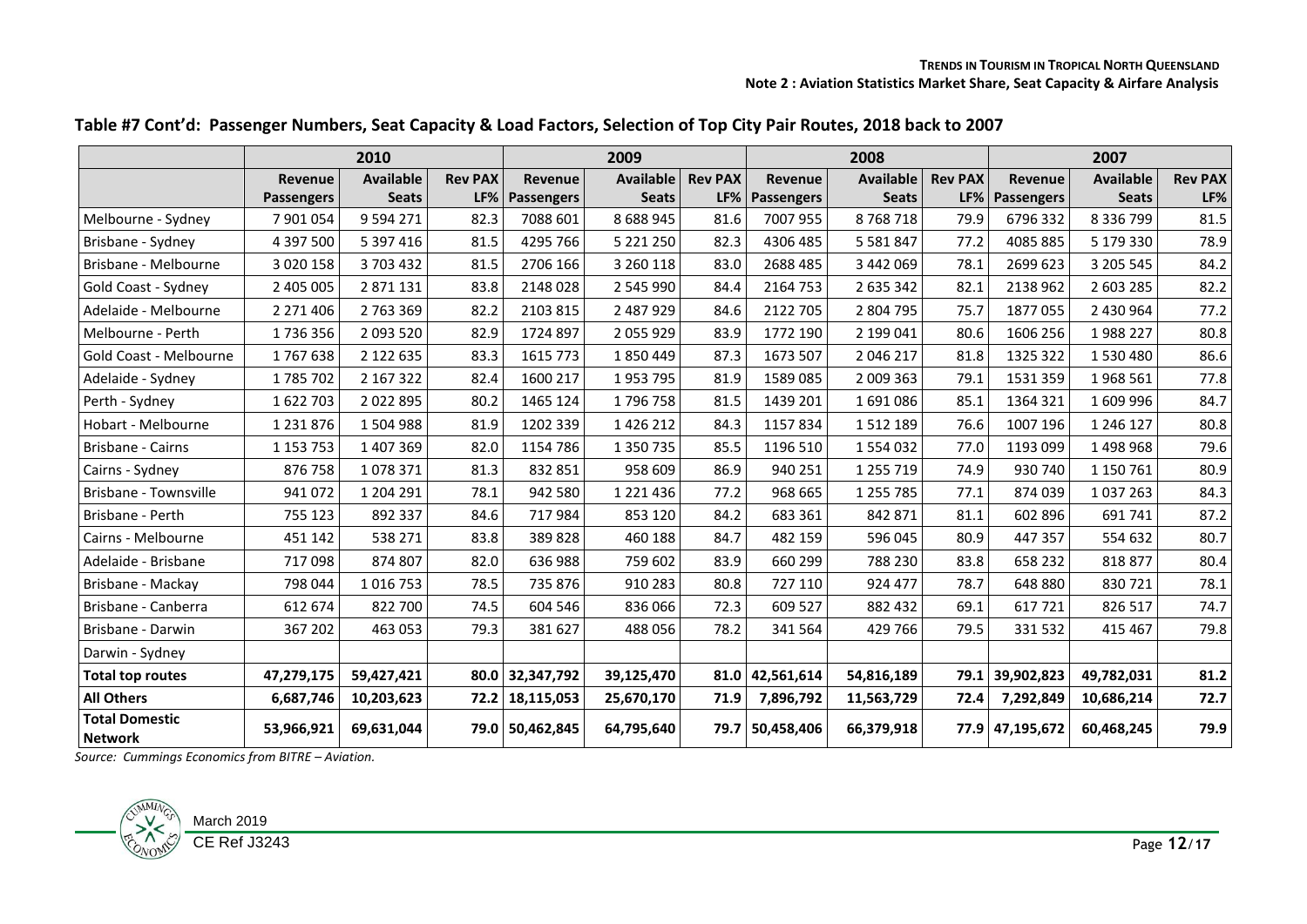Table #8 shows year-on-year growth for the three major Cairns routes and for comparison, Gold Coast and Brisbane Darwin, 2018 back to 2007.

Chart #9 plots the year-on-year change for the Cairns Brisbane route.

Examination of the chart indicates two extreme downward movements in seat capacity, 2009 and 2018.

In 2009, this sharp downward movement saw load factors rise strongly and passenger numbers fall. In 2017 and 2018, the seat capacity fell off strongly, load factors rose strongly and passenger numbers fell. Conversely in 2012, seat capacity rose strongly, load factors fell and passenger numbers grew strongly.

In these cases, it is evident that seat capacity has had a bearing on passenger numbers. If in these cases, the cause of the drop was lack of demand, the load factors would not have risen. However, in 2018, the figures indicate that seat capacity went down by 7%, load factors up by 3% to over 87% and passenger numbers fell by 4%.

If underlying demand was steady, ie. no growth, and reduced seat capacity had no effect on demand, then the drop of 7% in seat capacity load factors would have risen by about 6% to 90%. If there had been an underlying increase in demand of 3%, the load factors would have risen to 93%. It is likely that the rising load factors, if accompanied by airfare rises, would have had an effect in suppressing passenger numbers.

Just what that suppression factor would have been is difficult to tell.

However, it is unlikely that the actual 4% decline in passenger numbers with load factors of over 87% would have occurred if there had been any underlying strong growth in demand.

It would seem consistent with the figures, that the fall in passenger numbers has been substantially affected by the reduction in seat numbers and rise in load factors, but against a background of little or no increase and possibly some small fall in underlying demand.

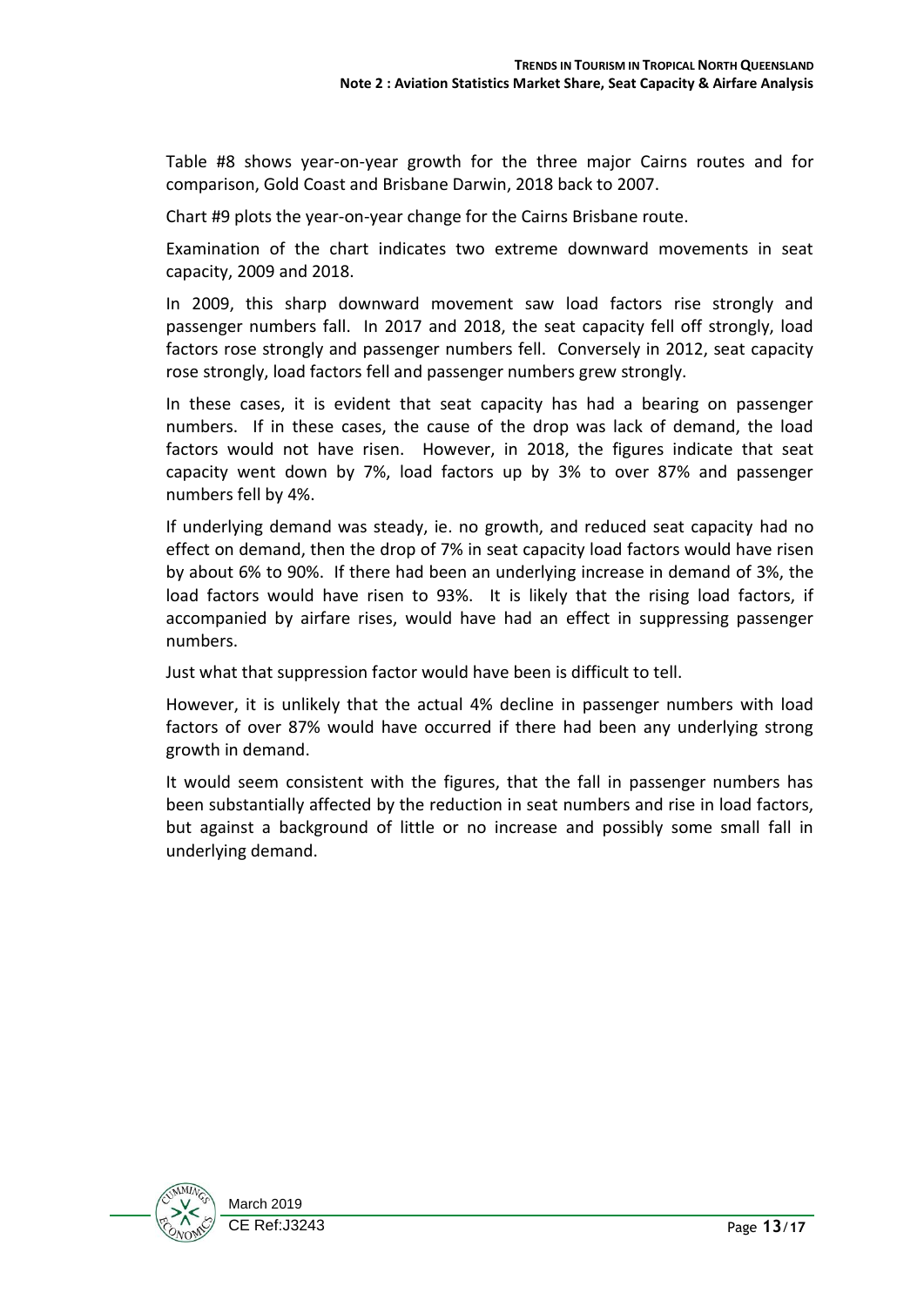|                           | 2018              |                           | 2017                     |                   | 2016                             |                                 | 2015              |                                  |                          | 2014              |                           |                          | 2013                     |                                  |                                 |                   |                           |                   |
|---------------------------|-------------------|---------------------------|--------------------------|-------------------|----------------------------------|---------------------------------|-------------------|----------------------------------|--------------------------|-------------------|---------------------------|--------------------------|--------------------------|----------------------------------|---------------------------------|-------------------|---------------------------|-------------------|
|                           | Rev<br><b>PAX</b> | Available<br><b>Seats</b> | Rev<br><b>PAX</b><br>LF% | Rev<br><b>PAX</b> | <b>Available</b><br><b>Seats</b> | <b>Rev</b><br><b>PAX</b><br>LF% | Rev<br><b>PAX</b> | <b>Available</b><br><b>Seats</b> | Rev<br><b>PAX</b><br>LF% | Rev<br><b>PAX</b> | Available<br><b>Seats</b> | Rev<br><b>PAX</b><br>LF% | <b>Rev</b><br><b>PAX</b> | <b>Available</b><br><b>Seats</b> | <b>Rev</b><br><b>PAX</b><br>LF% | Rev<br><b>PAX</b> | Available<br><b>Seats</b> | Rev<br>PAX<br>LF% |
| Brisbane – Cairns         | $-4.19%$          | $-7.00%$                  | 3.02%                    | 2.30%             | $-0.14%$                         | 2.44%                           | 3.06%             | 3.34%                            | $-0.23%$                 | 4.05%             | 1.88%                     | 2.09%                    | 4.72%                    | 0.17%                            | 4.50%                           | 1.05%             | 4.78%                     | $-3.53%$          |
| Cairns - Sydney           | 0.37%             | 1.72%                     | $-1.32%$                 | .26%              | $-0.04%$                         | 1.30%                           | 8.00%             | 7.96%                            | 0.04%                    | 3.17%             | 2.47%                     | 0.69%                    | 2.28%                    | $-1.61%$                         | 3.97%                           | 4.37%             | 7.05%                     | $-2.51%$          |
| Cairns -<br>Melbourne     | 1.57%             | 2.72%                     | $-1.28%$                 | 2.18%             | $-0.21%$                         | 2.39%                           | 6.85%             | 7.33%                            | $-0.44%$                 | 8.04%             | 5.54%                     | 2.37%                    | 5.25%                    | 2.14%                            | 3.05%                           | 16.48%            | 21.64%                    | $-4.24%$          |
| Gold Coast -<br>Sydney    | $-0.65%$          | $-0.93%$                  | 0.28%                    | 1.35%             | 0.86%                            | 0.48%                           | 3.29%             | 0.31%                            | 2.97%                    | 0.85%             | $-1.70%$                  | 2.60%                    | 1.45%                    | 0.22%                            | 1.23%                           | 4.76%             | 5.73%                     | $-0.92%$          |
| Gold Coast -<br>Melbourne | 2.56%             | L.23%                     | 1.32%                    | 2.36%             | $-1.63%$                         | 4.06%                           | 8.49%             | 9.00%                            | $-0.47%$                 | 3.31%             | 6.02%                     | $-2.56%$                 | 4.71%                    | 5.04%                            | $-0.32%$                        | $-6.45%$          | $-8.58%$                  | 2.33%             |
| Perth - Sydney            | 0.03%             | $-2.30%$                  | 2.38%                    | $-2.12%$          | $-3.06%$                         | 0.96%                           | $-0.41%$          | $-3.58%$                         | 3.29%                    | $-2.11%$          | $-1.19%$                  | $-0.94%$                 | $-0.09%$                 | 3.38%                            | $-3.35%$                        | $-0.61%$          | $-3.95%$                  | 3.48%             |
| l Brisbane - Darwin       | $-7.28%$          | $-7.12%$                  | $-0.17%$                 | $-0.37%$          | $-2.73%$                         | 2.43%                           | 2.90%             | 1.32%                            | 1.55%                    | 1.21%             | $-7.54%$                  | 9.46%                    | 4.15%                    | 21.80%                           | 14.49%                          | $-0.02%$          | $-0.45%$                  | 0.44%             |
| Total top routes          | 1.67%             | 0.39%                     | 1.32%                    | 1.10%             | $-1.05%$                         | 2.27%                           | 2.97%             | 1.80%                            | 1.70%                    | 1.17%             | 1.17%                     | $-0.03%$                 | 0.44%                    | -0.25%                           | $-0.11%$                        | 41.25%            | 47.33%                    | $-1.36%$          |

#### **Table #8: Year-on-Year Growth - Passengers, Seat Capacity & Load Factors, Cairns City Pair Routes & Selected Others, 2018 back to 2007**

|                               |                     | 2012                      | 2011                     |            |                                 | 2000                     |            |                                 | 2009                     |            |                                      | 2008                     |            |                                 | 2007                            |            |                                 |                          |
|-------------------------------|---------------------|---------------------------|--------------------------|------------|---------------------------------|--------------------------|------------|---------------------------------|--------------------------|------------|--------------------------------------|--------------------------|------------|---------------------------------|---------------------------------|------------|---------------------------------|--------------------------|
|                               | Rev  <br><b>PAX</b> | Available<br><b>Seats</b> | Rev<br><b>PAX</b><br>LF% | <b>PAX</b> | Rev   Available<br><b>Seats</b> | Rev<br><b>PAX</b><br>LF% | <b>PAX</b> | Rev   Available<br><b>Seats</b> | Rev<br><b>PAX</b><br>LF% | <b>PAX</b> | <b>Rev Available</b><br><b>Seats</b> | Rev<br><b>PAX</b><br>LF% | <b>PAX</b> | Rev   Available<br><b>Seats</b> | <b>Rev</b><br><b>PAX</b><br>LF% | <b>PAX</b> | Rev   Available<br><b>Seats</b> | Rev<br><b>PAX</b><br>LF% |
| Brisbane - Cairns             | 7.14%               | 11.06%                    | $-3.53%$                 | $-3.96%$   | -5.66%                          | 1.79%                    | $-0.09\%$  | 4.19%                           | $-4.11%$                 | $-3.49%$   | $-13.08%$                            | 11.04%                   | 0.29%      | 3.67%                           | $-3.27\%$                       |            |                                 |                          |
| Cairns - Sydney               | 4.84%               | 4.36%                     | 0.46%                    | 2.00%      | 1.72%                           | 0.28%                    | 5.27%      | 12.49%                          | $-6.42%$                 | $-11.42%$  | $-23.66%$                            | 16.03%                   | 1.02%      | 9.12%                           | $-7.42%$                        |            |                                 |                          |
| Cairns -<br>Melbourne         | 15.26%              | 16.62%                    | $-1.17\%$                | 11.89%     | 11.71%                          | 0.16%                    | 15.73%     | 16.97%                          | $-1.06%$                 | $-19.15%$  | $-22.79%$                            | 4.72%                    | 7.78%      | 7.47%                           | 0.29%                           |            |                                 |                          |
| <b>Gold Coast -</b><br>Sydney | 8.83%               | 13.79%                    | $-4.36%$                 | $-6.66%$   | -7.90%                          | 1.35%                    | 11.96%     | 12.77%                          | $-0.72%$                 | $-0.77%$   | $-3.39%$                             | 2.71%                    | 1.21%      | 1.23%                           | $-0.03\%$                       |            |                                 |                          |
| Gold Coast -<br>Melbourne     | 7.15%               | 8.07%                     | $-0.84%$                 | -5.45%     | $-7.10%$                        | 1.77%                    | 9.40%      | 14.71%                          | $-4.64%$                 | $-3.45%$   | $-9.57%$                             | 6.76%                    | 26.27%     | 33.70%                          | -5.55%                          |            |                                 |                          |
| Perth - Sydney                | 4.61%               | 3.66%                     | 0.91%                    | 6.72%      | 8.90%                           | $-2.01%$                 | 10.76%     | 12.59%                          | $-1.63%$                 | 1.80%      | 6.25%                                | $-4.19%$                 | 5.49%      | 5.04%                           | 0.43%                           |            |                                 |                          |
| Brisbane - Darwin             | 2.71%               | 1.20%                     | 1.49%                    | $-0.33%$   | $-2.50%$                        | 2.23%                    | $-3.78%$   | $-5.12%$                        | 1.42%                    | 11.73%     | 13.56%                               | $-1.61%$                 | 3.03%      | 3.44%                           | $-0.40%$                        |            |                                 |                          |
| Total top routes              | $-22.44%$           | $-22.41%$                 | $-2.28%$                 | $-0.52%$   | $-0.77%$                        | 0.34%                    | 46.16%     | 51.89%                          | $-1.17%$                 | $-24.00%$  | $-28.62%$                            | 2.42%                    | 6.66%      | 10.11%                          | $-2.64%$                        |            |                                 |                          |

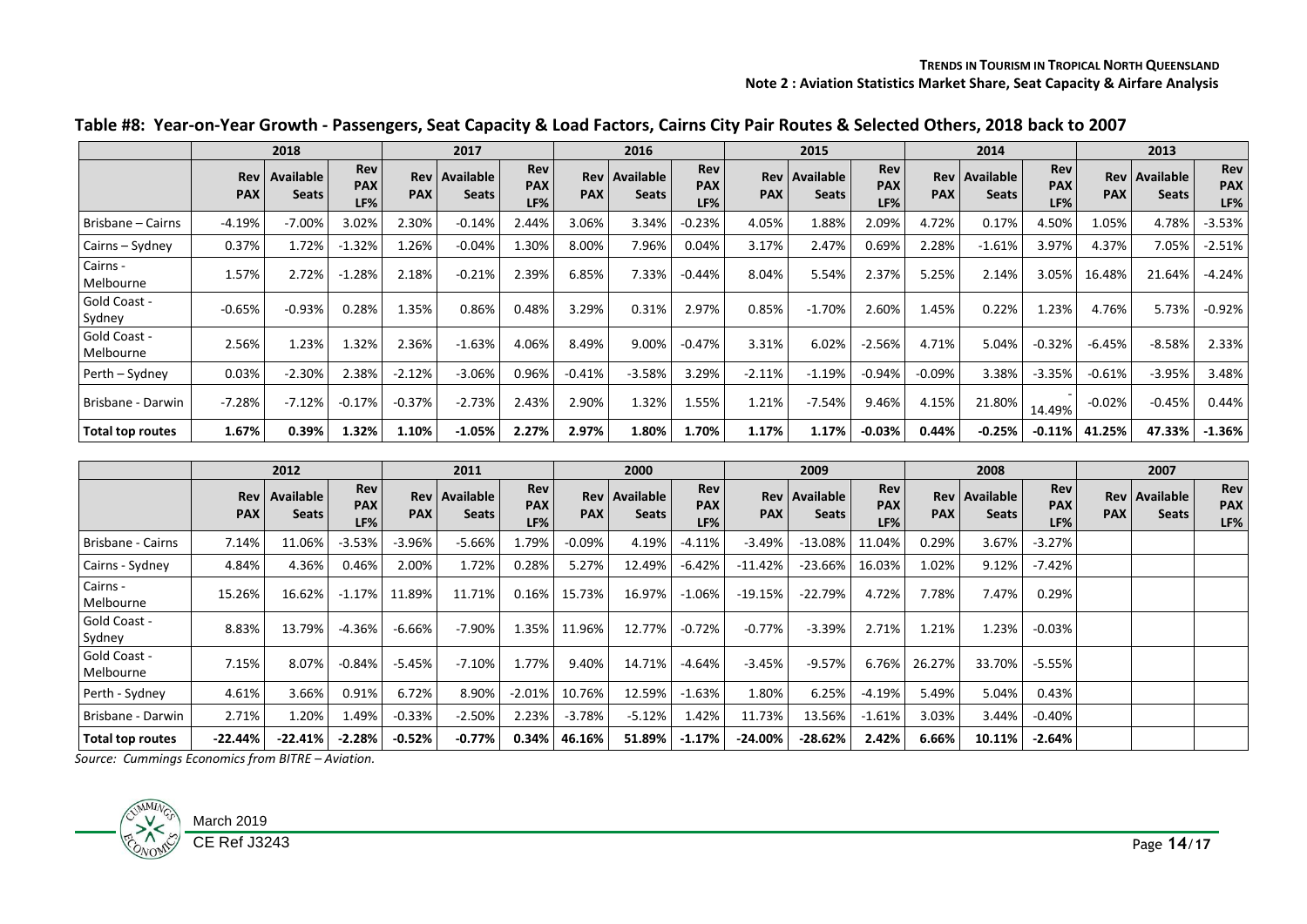

**Chart #9: Year-on-Year Change – Passenger Numbers., Seat Capacity & Load Factors, Cairns Brisbane Route, 2018 back to 2007**

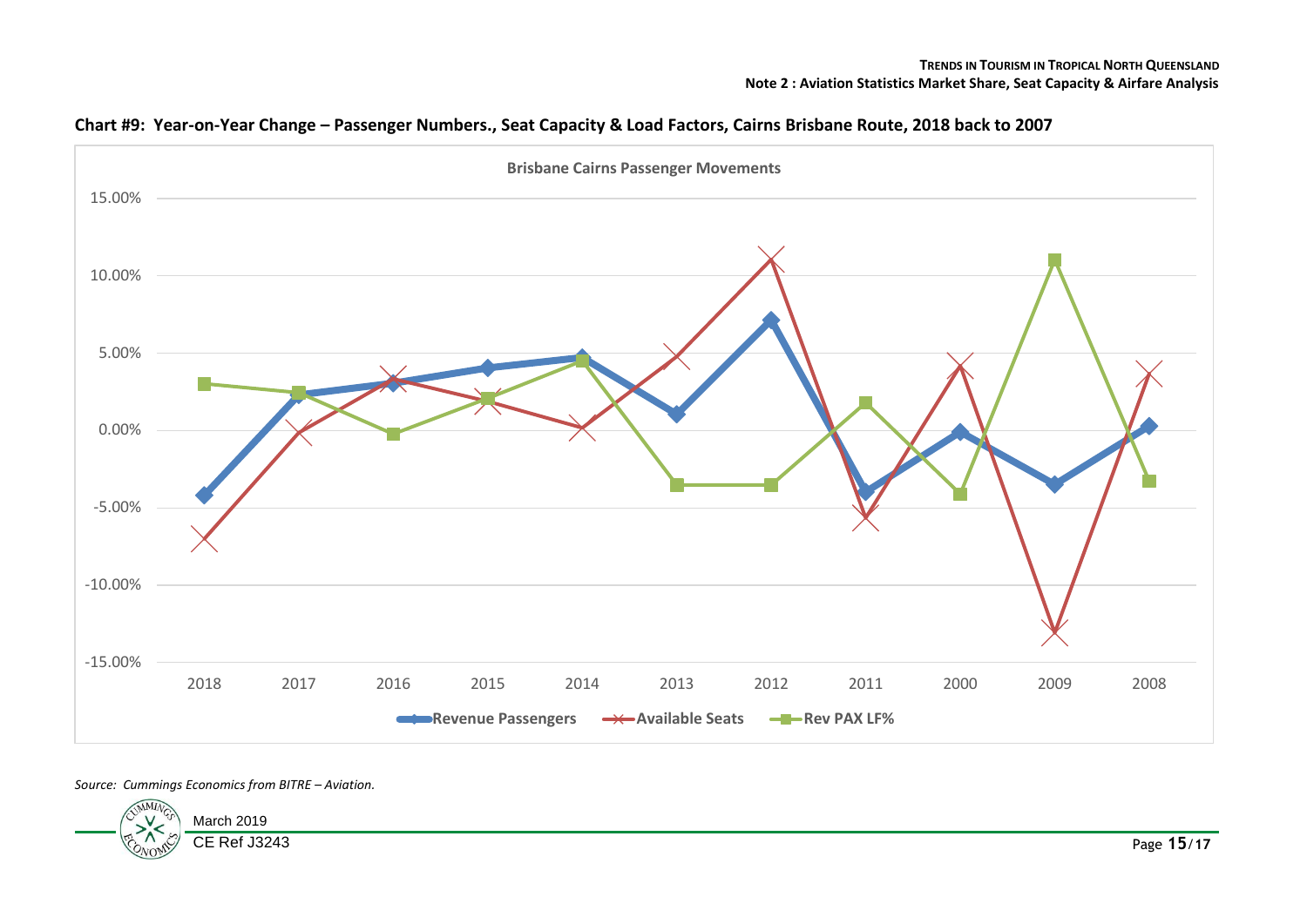#### **Airfares**

The following charts show Real (CPI adjusted) discount airfares (cheapest available fare). They indicate that there was a fall through to 2016 but a rise in 2017 with some moderation in 2018. It is likely that this has tended to work with the rise in load factors to moderate demand for seats to Cairns.

#### **4. Overall Conclusion**

The fall in passenger numbers to Cairns in 2017 and 2018 is likely, in a substantial way, to have been affected by higher airfares and a restriction in seat capacity against a background of no or little growth in underlying demand.